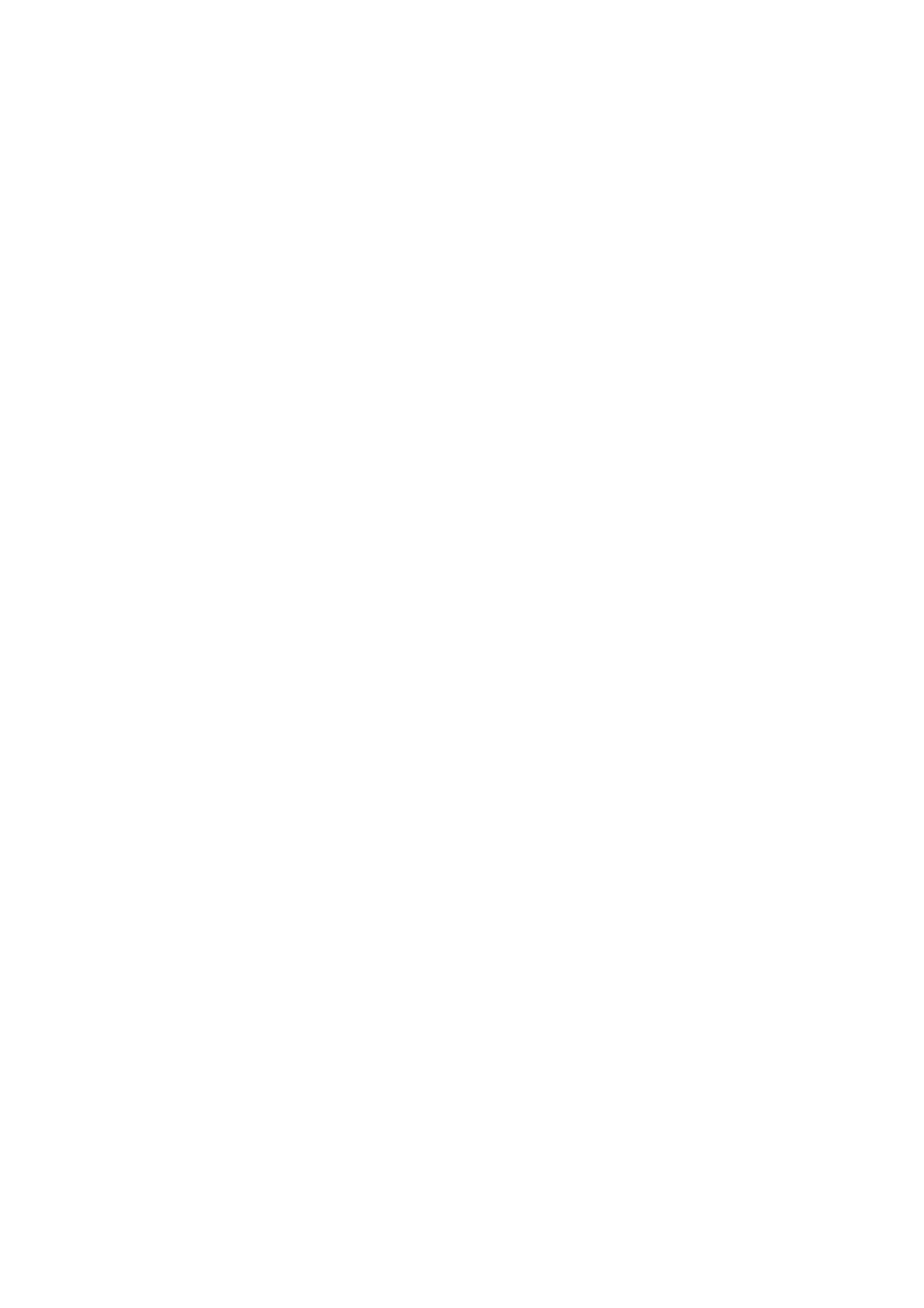# **CHAPTER 150**

# **MARRIAGE ACT**

# ARRANGEMENT OF SECTIONS

#### *Section*

- 1. Short title.
- 2. Interpretation.
- 3. Registrar-General.
- 4. Constitution of marriage districts.
- 5. Appointment of registrars.
- 6. Offices of registrars.
- 7. Licensing of places of worship.

### *Preliminaries to Marriages*

- 8. Notice of marriage.
- 9. Registrars to supply forms of notice.
- 10. Notice to be entered in marriage notice book and published.
- 11. Issue of registrar's certificate.
- 12. Marriage to take place within three months after notice.
- 13. Marriage facilities.
- 14. Minister may grant licence to marry.
- 15. *Caveat* against issue of certificate.
- 16. Reference to Supreme Court when *caveat* entered.
- 17. Removal of *caveat*.
- 18. Compensation and costs.

# *Consent to Marriage in certain cases necessary*

- 19. Consent to marriage of minors.
- 20. Consent by person unable to write or to understand English.
- 21. Consent where no parent or guardian capable of consenting.
- 22. Consent by Supreme Court.

### *Celebration of Marriage*

- 23. Conditions for celebration of marriage.
- 24. Marriage not to be celebrated if impediment, nor without licence, etc.
- 25. Where minister may celebrate marriage.
- 26. Registrars, etc., to be provided with books of certificates.
- 27. Entries to be made in marriage certificate.
- 28. Signature of marriage certificate.
- 29. Marriage in registrar's office.
- 30. Signature of certificate of marriage in registrar's office.
- 31. Marriage under minister's licence.

 $M6 - 3$  [Issue 1]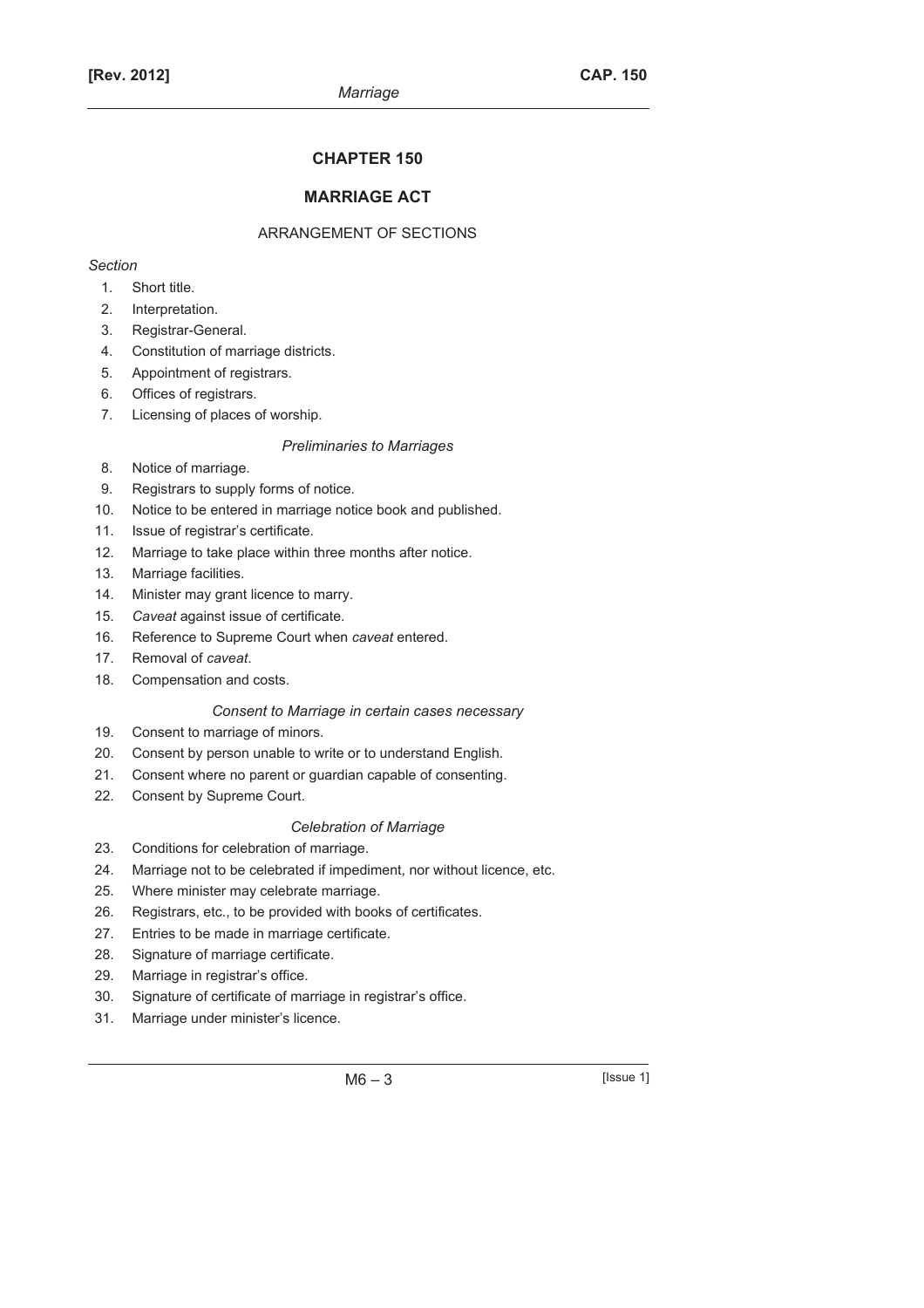# *Registry and Evidence of Marriages*

## *Section*

- 32. Marriage certificates to be registered.
- 33. Correction of clerical errors.
- 34. Evidence of marriage.

### *Invalid Marriages*

- 35. Marriages invalid on ground of kindred and affinity and other grounds.
- 36. Marriages under this Act valid.
- 37. Marriages under native law or custom.

# *Marriages Already Celebrated*

- 38. Certain existing marriages validated.
- 38A. Foreign marriages of Kenya citizens.
- 38B. Issue of certificate of no impediment.
- 38C. Registration of marriages solemnized under foreign law.

### *Fees*

- 39. Fees.
- 40. Remission of fees.
- 41. Minister may receive customary fees.

# *Offences and Penalties*

- 42. Marriage with a person previously married.
- 43. Making false declarations, etc., for marriage.
- 44. False pretence of impediment to marriage.
- 45. Unlawfully performing marriage ceremony.
- 46. Wilful neglect of duty to fill up or transmit certificate of marriage.
- 47. Personation in marriage.
- 48. Fictitious marriage.
- 49. Contracting marriage under this Act when already married by native law or custom.
- 50. Contracting marriage by native law or custom when already married under this Act.

*Rules* 

51. Rules.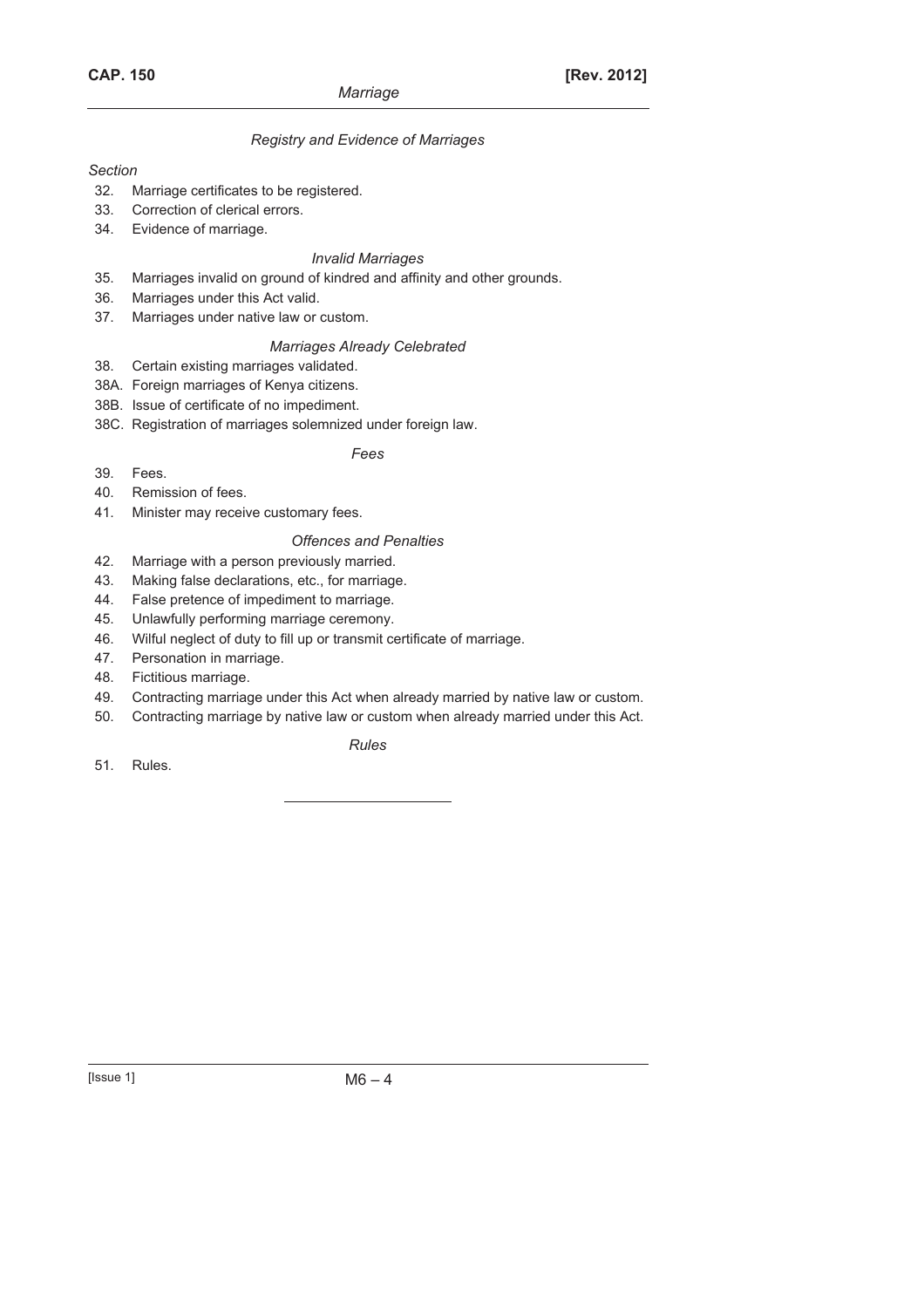# **CHAPTER 150**

# **MARRIAGE ACT**

[*Date of commencement: 29th November, 1902*.]

#### **An Act to make provision for marriages**

[Act No. 30 of 1902, Cap. 144 of 1948, Act No. 26 of 1951, L.N. 299/1956, L.N. 172/1960, Act No. 14 of 1961, Act No. 28 of 1961, L.N. 462/1963, L.N. 2/1964, L.N. 168/1964, Act No. 21 of 1966, Act No. 26 of 1966, Act No. 8 of 1968, Act No. 7 of 1975.]

# **1. Short title**

This Act may be cited as the Marriage Act.

[L.N. 2/1964.]

#### **2. Interpretation**

In this Act, except where the context otherwise requires—

**"district"** means a marriage district constituted under this Act;

**"registrar"** means a registrar of marriages, and includes a deputy registrar when acting as registrar;

**"Registrar-General"** means the Registrar-General of Marriages, or the Deputy Registrar-General of Marriages, or any Assistant Registrar-General of Marriages appointed under section 3 of this Act.

[Act No. 28 of 1961, Sch., L.N. 2/1964.]

#### **3. Registrar-General**

(1) The Minister shall appoint a Registrar-General of Marriages.

(2) The Minister may appoint a Deputy Registrar-General of Marriages, and so many Assistant Registrars General of Marriages as he may think necessary for the carrying out of this Act.

[Act No. 28 of 1961, Sch., L.N. 2/1964, L.N. 168/1964.]

#### **4. Constitution of marriage districts**

The Minister shall, by order published in the *Gazette*, divide Kenya into marriage districts, for the purposes of this Act, and may, by like order, alter districts either by alteration of boundaries or by union or subdivision of districts, or by the formation of new districts.

[L.N. 299/1956, L.N. 172/1960.]

### **5. Appointment of registrars**

(1) The Minister shall appoint a fit and proper person to be the Registrar of Marriages for each district; and may also from time to time appoint a Deputy registrar of marriages for any district to act in the absence or during the illness or incapacity of the registrar.

(2) The Minister may appoint a Registrar of Marriages for any foreign country or place, and may appoint a deputy to any such Registrar to act in the absence or during the illness or incapacity of the Registrar, being in either case—

(a) a consular officer or public officer residing in that country or place; or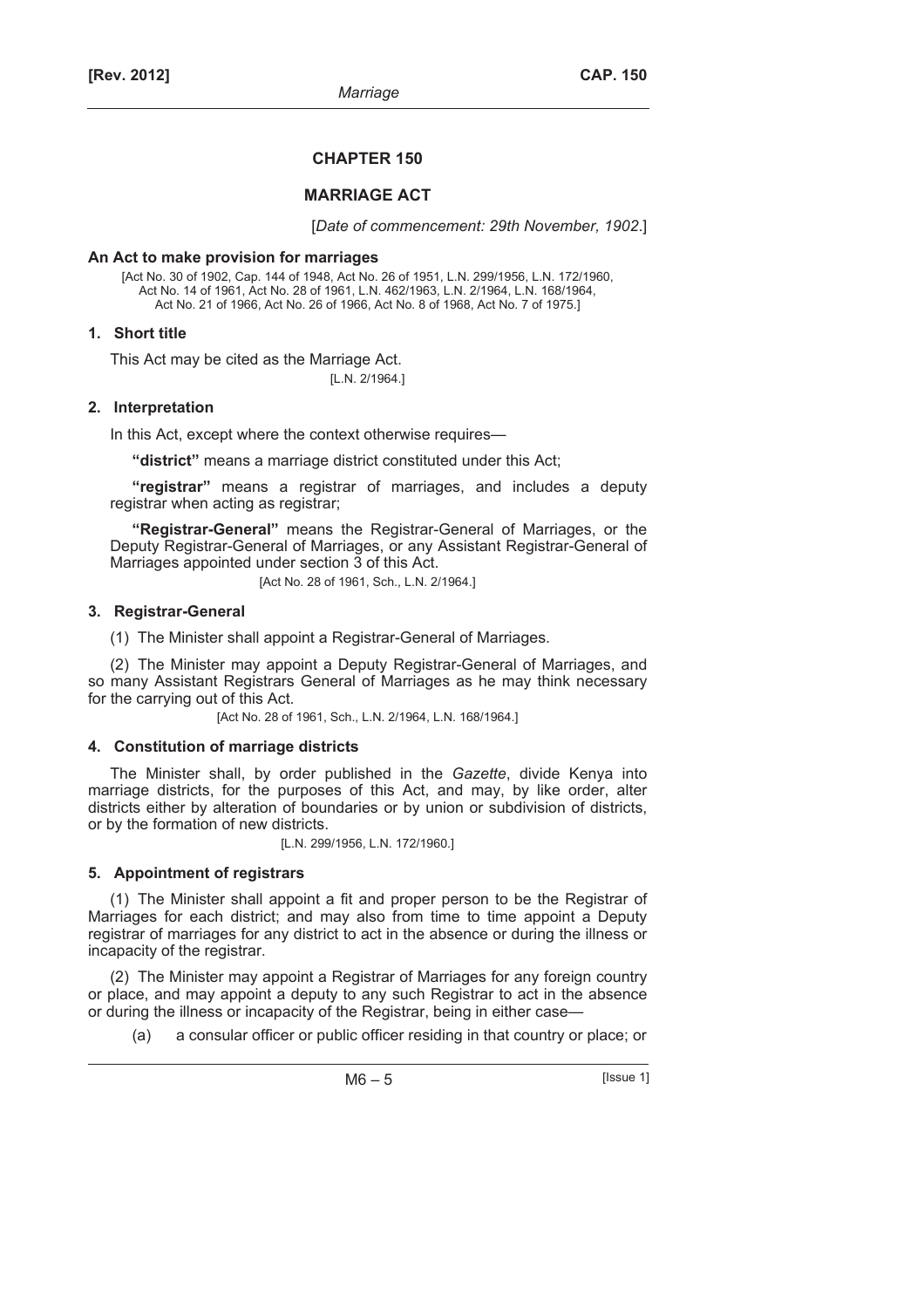(b) where there is no such officer, any public officer.

[L.N. 299/1956, L.N. 172/1960, L.N. 462/1963, Sch., Act No. 21 of 1966, First Sch., Act No. 26 of 1966, s. 2, Act No. 8 of 1968, Sch.]

# **6. Offices of registrars**

Every registrar shall have an office at such place in his district as the Minister shall direct.

[L.N. 299/1956, L.N. 172/1960, L.N. 462/1963, Sch., Act No. 21 of 1966, First Sch.]

# **7. Licensing of places of worship**

The Minister may license any place of public worship to be a place for the celebration of marriages, and may at any time cancel such licence; in either case he shall give notice thereof in the *Gazette*.

[L.N. 299/1956, L.N. 172/1960.]

# *Preliminaries to Marriage*

# **8. Notice of marriage**

(1) Whenever any persons desire to marry, one of the parties to the intended marriage shall sign and give to the registrar of the district in which the party giving such notice resides a notice in the prescribed form.

(2) If the person giving such notice is unable to write or is insufficiently acquainted with the English language, or both, then it shall be sufficient if he places his mark or cross thereto in the presence of some literate person, who shall attest the same, which attestation shall be in the prescribed form.

[Act No. 26 of 1951, s. 2, Act No. 14 of 1961, Sch.]

# **9. Registrars to supply forms of notice**

Every registrar shall supply forms of notice gratuitously to any persons applying for the same.

# **10. Notice to be entered in marriage notice book and published**

(1) Upon receipt of such notice, the registrar shall cause the same to be entered in a book, to be called the marriage notice book, which may be inspected during office hours without fee.

(2) He shall also publish such notice by causing a copy of the same to be affixed on the outer door of his office, and to be kept exposed there until he grants his certificate as hereinafter provided, or until three months have elapsed.

### **11. Issue of registrar's certificate**

(1) The registrar, at any time after the expiration of twenty-one days and before the expiration of three months from the date of the notice referred to in section 8 of this Act, shall, upon being satisfied by affidavit that-

- (a) one of the parties has been resident within his district for at least fifteen days preceding the issue of the certificate; and
- (b) each of the parties to the intended marriage (not being a widower or a widow) is eighteen old, or that, if either party is under that age, the consent hereinafter made requisite has been obtained in writing and is annexed to such affidavit; and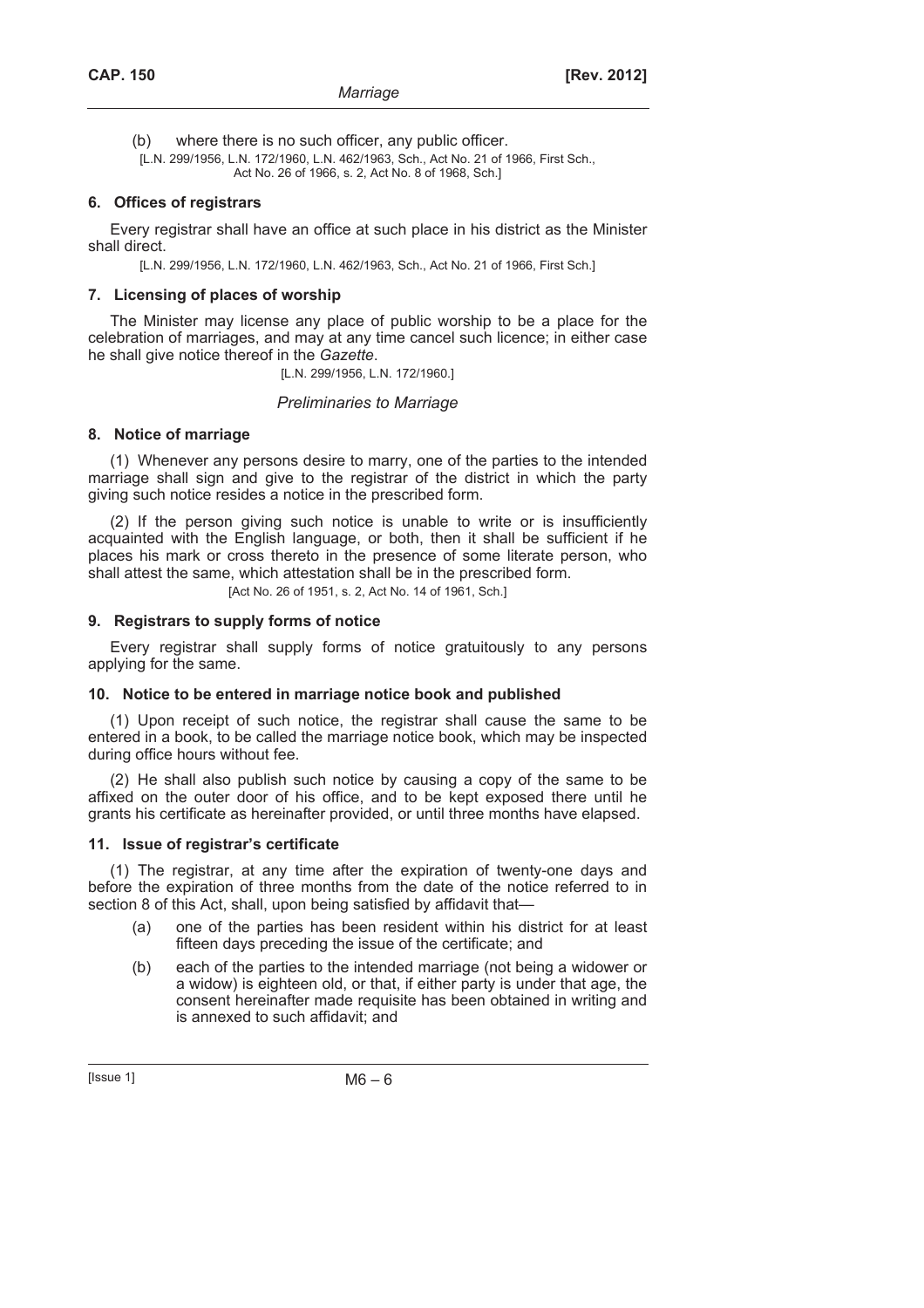- (c) there is no impediment of kindred or affinity or any other lawful hindrance to the marriage; and
- (d) neither of the parties to the intended marriage is married by African customary law or in accordance with Mohammedan law to any person other than the person with whom such marriage is proposed to be contracted,

issued his certificate in the prescribed form.

(2) The affidavit required by subsection (1) of this section may be sworn either before the registrar or before a magistrate.

(3) The registrar or magistrate taking such affidavit shall explain to the person making the same what are the prohibited degrees of kindred and affinity and the penalties which may be incurred under this Act.

[Act No. 26 of 1951, s. 3, Act No. 14 of 1961, Sch., L.N. 2/1964, Act No. 26 of 1966, s. 3, Act No. 7 of 1975, Sch.]

### **12. Marriage to take place within three months after notice**

If the marriage does not take place within three months after the date of the notice, the notice and all proceedings consequent thereupon shall be void, and fresh notice must be given before the parties can lawfully marry.

### **13. Marriage facilities**

(1) Where a marriage is intended to be solemnized or contracted in Kenya between a British subject resident therein and a British subject resident in England, Scotland, Northern Ireland or the Republic of Ireland, a certificate for marriage issued in England by a superintendent registrar or a certificate for marriage issued by a registrar or a certificate of proclamation of banns, in Scotland, or a certificate for marriage issued by a registrar in Northern Ireland or the Republic of Ireland shall in Kenya have the same effect as a certificate for marriage issued by a registrar under section 11 of this Act.

(2) Where a marriage is intended to be solemnized or contracted in England, Scotland, Northern Ireland or the Republic of Ireland, as the case may be, between a British subject resident therein and a British subject resident in Kenya, a certificate for marriage may be issued by a registrar under section 11 of this Act in the like manner as if the marriage were to be solemnized or contracted under circumstances requiring the issue of such a certificate and as if both such British subjects were resident in Kenya.

(3) For the purposes of this section, **"certificate for marriage"** in reference to certificates issued in Scotland means a certificate of due publication of notice of intention to marry.

# [L.N. 2/1964.]

### **14. Minister may grant licence to marry**

The Minister, upon proof being made to him by affidavit that there is no lawful impediment to the proposed marriage, and that the necessary consent, if any, to such marriage has been obtained, may, if he thinks fit, dispense with the giving of notice, and with the issue of the certificate of the registrar, and may grant his licence, which shall be in the prescribed form, authorizing the celebration of a marriage between the parties named in such licence by a registrar, or by a recognized minister of some religious denomination or body.

[Act No. 14 of 1961, Sch., L.N. 299/1956, L.N. 172/1960.]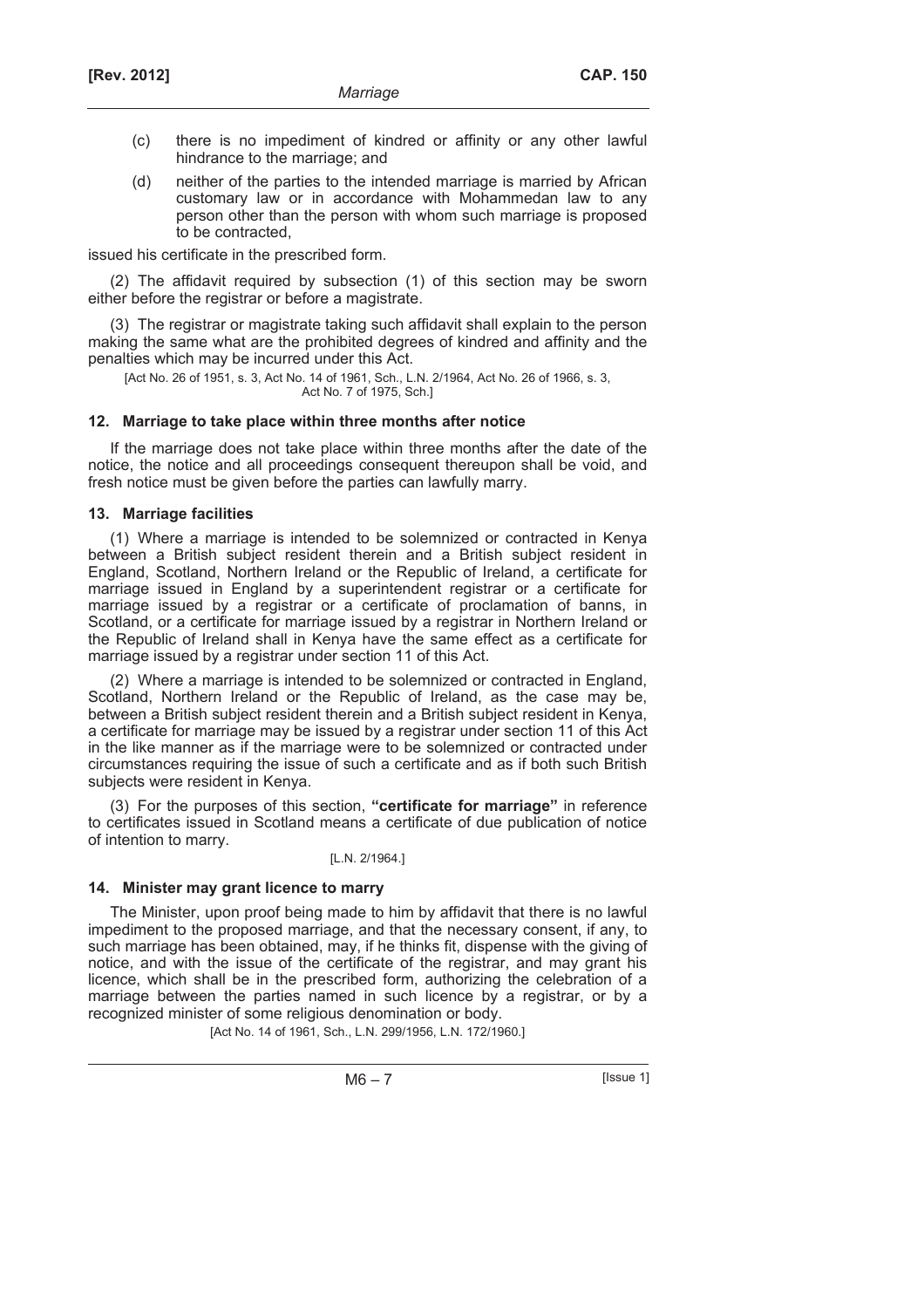# **15.** *Caveat* **against issue of certificate**

Any person who may know of any just cause why the marriage should not take place may enter a *caveat* against the issue of the registrar's certificate, by writing at any time before the issue thereof the word "forbidden", opposite to the entry of the notice in the marriage notice book, and appending thereto his name and place of abode, and the grounds upon or by reason of which he claims to forbid the issue of the certificate, and the registrar shall not issue his certificate until such *caveat* is removed as hereinafter is provided.

# **16. Reference to Supreme Court when** *caveat* **entered**

Whenever a *caveat* is entered against the issue of a certificate, the registrar shall refer the matter to the Supreme Court, and that Court shall thereupon summon the parties to the intended marriage, and the person by whom the *caveat* is entered, and shall require the person by whom the *caveat* is entered to show cause why the registrar should not issue his certificate, and shall hear and determine the case in a summary way, and the decision of the Supreme Court shall be final.

# **17. Removal of** *caveat*

(1) If the Supreme Court decides that the certificate ought to be issued, the judge shall remove the *caveat* by cancelling the word "forbidden" in the marriage notice book in ink, and writing in such marriage notice book, immediately below such entry and cancellation, the words "cancelled by order of the Supreme Court", and signing his name thereto.

(2) The registrar shall then issue his certificate and the marriage may proceed as if the *caveat* had not been entered, but the time that has elapsed between the entering and the removal of the *caveat* shall not be computed in the period of three months specified in section 11 of this Act.

[L.N. 2/1964.]

# **18. Compensation and costs**

The Supreme Court may award compensation and costs to the party injured, if it appears that a *caveat* was entered on insufficient grounds.

### *Consent to Marriage in certain cases necessary*

### **19. Consent to marriage of minors**

If either party to an intended marriage, not being a widower or widow, is under eighteen years of age, no licence shall be granted or certificate issued unless there is produced, annexed to the affidavit referred to in section 11 of this Act, a written consent to the intended marriage signed by the person having the lawful custody of any such party.

[Act No. 26 of 1951, s. 4, L.N. 2/1964, Act No. 7 of 1975, Sch.]

# **20. Consent by person unable to write or to understand English**

(1) If the person required to sign such consent is unable to write, or is insufficiently acquainted with the English language, or both, he shall sign such consent by placing his mark or cross thereto in the presence of one of the following persons, namely, any judge, magistrate, justice of the peace, registrar of the Supreme Court, registrar of marriages, medical officer or minister of religion.

 $[|$ ssue 1 $]$  M6 – 8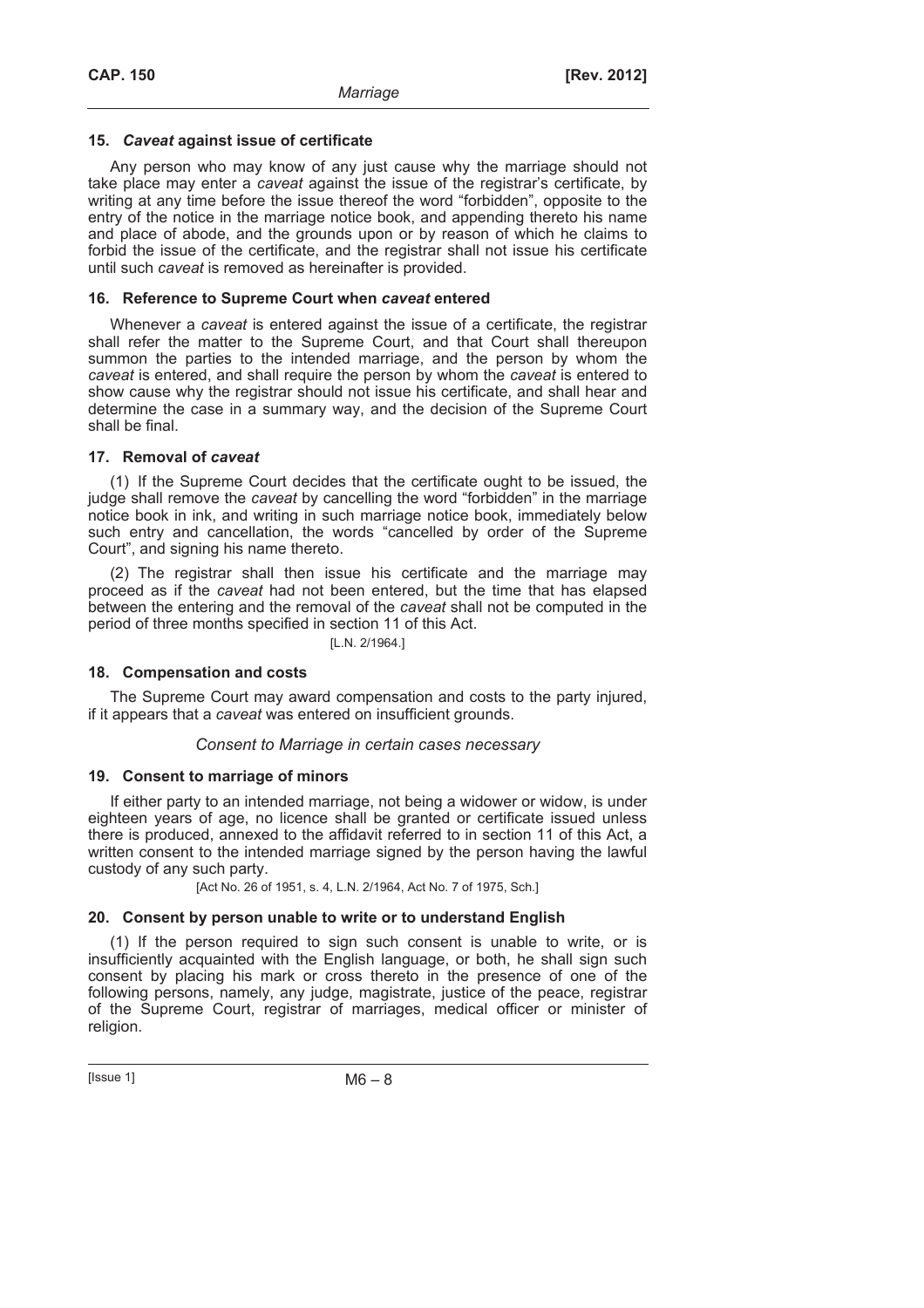(2) Such signature shall be attested by such person in the prescribed form.

[Act No. 14 of 1961, Sch.]

# **21. Consent where no parent or guardian capable of consenting**

If there is no person having the lawful custody of such party residing in Kenya and capable of consenting to the marriage, then, upon being satisfied after due inquiry that the marriage is a proper one, any of the following persons may consent in writing to such marriage, that is to say, the Minister, a judge of the Supreme Court or a Registrar, and such consent shall be as effectual as if the person having the lawful custody had consented.

[Act No. 26 of 1951, s. 5, L.N. 299/1956, L.N. 172/1960, L.N. 462/1963, Sch.]

# **22. Consent by Supreme Court**

If any person whose consent to a marriage is hereby required refuses his consent, the Supreme Court may, on application being made, consent to the marriage, and the consent of the Court so given shall have the same effect as if it had been given by the person whose consent is so required.

# *Celebration of Marriage*

# **23. Conditions for celebration of marriage**

Marriages may be celebrated in any licensed place of worship by any recognized minister of the church, denomination or body to which such place of worship belongs and according to the rites and usages of marriage observed in such church, denomination or body, or with the consent of a recognized minister of the church, denomination or body to which such place of worship belongs by any recognized minister of any other church, denomination or body according to the rites and usages of marriage observed in the church, denomination or body to which such last-mentioned recognized minister belongs, provided that the marriage is celebrated with open doors between the hours of 8 o'clock in the forenoon and 6 o'clock in the afternoon, and in the presence of two or more witnesses besides the officiating minister.

### **24. Marriage not to be celebrated if impediment, nor without licence, etc.**

A minister shall not celebrate any marriage if he knows of any just impediment to such marriage, nor until the parties deliver to him the registrar's certificate or the Minister's licence.

# **25. Where minister may celebrate marriage**

A minister shall not celebrate any marriage except in a building which has been duly licensed or in such place as the Minister's licence may direct.

[L.N. 462/1963, Sch.]

# **26. Registrars, etc., to be provided with books of certificates**

(1) The Registrar-General shall cause to be printed and deliver to the several registrars, and to the recognised ministers of licensed places of worship, books of marriage certificates in duplicate and with counterfoils in the prescribed form.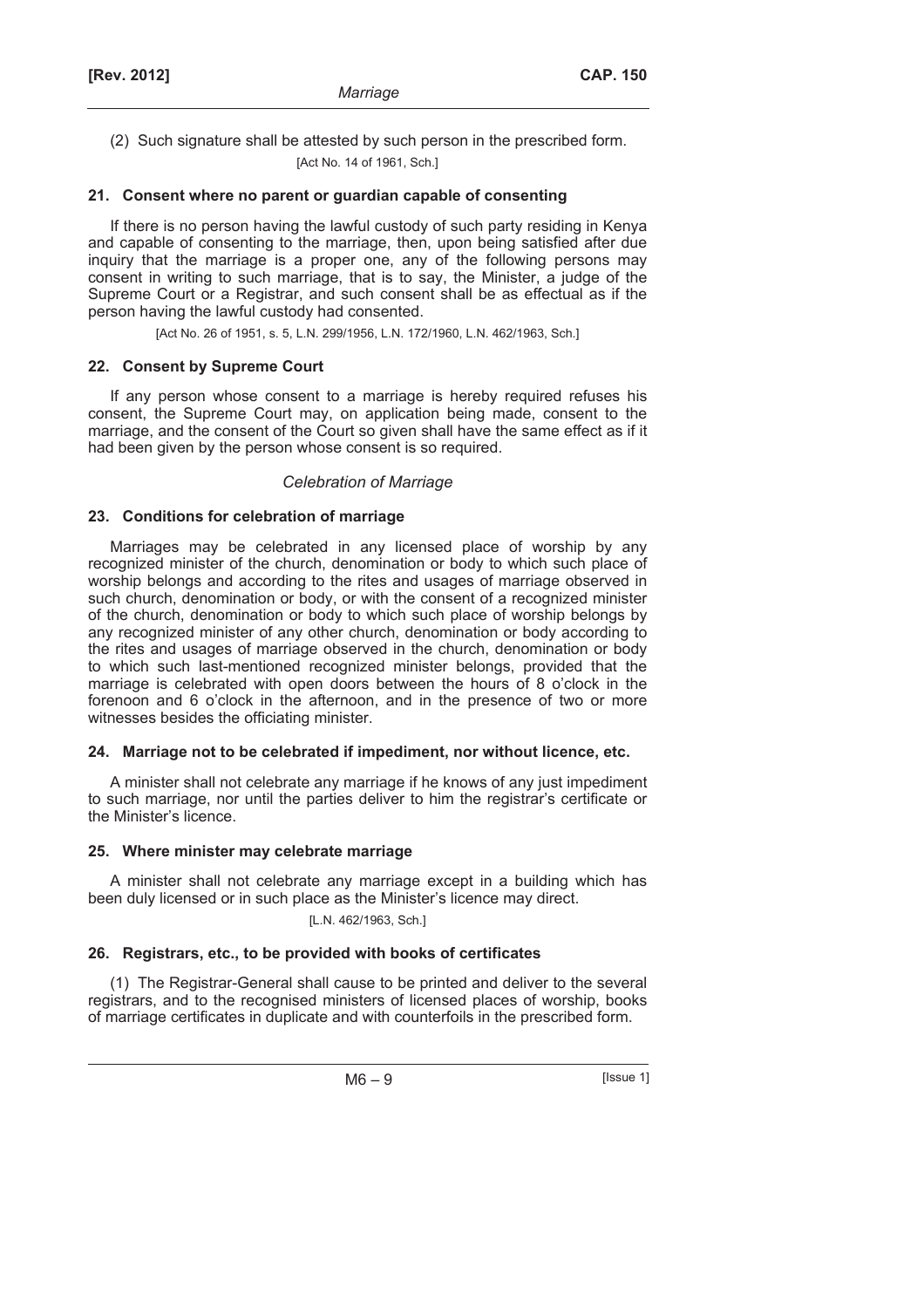(2) Such books shall be kept by the several registrars and the recognised ministers for the time being of such places of worship, under lock and key, and shall be in custody of such registrars and ministers respectively.

[Act No. 26 of 1951, s. 6, Act No. 14 of 1961, Sch.]

### **27. Entries to be made in marriage certificate**

Immediately after the celebration of any marriage by a minister, the officiating minister shall fill up in duplicate a marriage certificate with the particulars required, and shall state also and enter in the counterfoil the number of the certificate, the date of the marriage, the names of the parties and the names of the witnesses.

[Act No. 14 of 1961, Sch.]

# **28. Signature of marriage certificate**

(1) The certificate shall then be signed in duplicate by the officiating minister, by the parties and by two or more witnesses to the marriage.

(2) The minister, having also signed his name to the counterfoil, shall sever the duplicate certificate therefrom, and he shall deliver one certificate to the parties, and shall within seven days thereafter transmit the other to the registrar of marriages for the district in which the marriage takes place, who shall file the same in his office.

# **29. Marriage in registrar's office**

(1) After the issue of a certificate under section 11 or section 17, or of a licence under section 14 of this Act, the parties may, if they think fit, contract a marriage before a registrar in the presence of two witnesses in his office or his official place of residence with open doors, between the hours of 10 o'clock in the forenoon and 4 o'clock in the afternoon, and in the manner prescribed by subsection (2) of this section.

(2) (a) The registrar, after production to him of the certificate or licence, shall, either directly or through an interpreter, address the parties thus—

> "Do I understand that you *A.B.*, and you *C.D.*, come here for the purpose of becoming man and wife?"

(b) If the parties answer in the affirmative, he shall proceed thus—

"Know ye that by the public taking of each other as man and wife in my presence, and in the presence of the persons now here, and by the subsequent attestation thereof by signing your names to that effect, you become legally married to each other, although no other rite of a civil or religious nature shall take place, and that this marriage cannot be dissolved during you lifetime, except by a valid judgment of divorce, and if either of you before the death of the other shall contract another marriage while this remains undissolved, you will be thereby guilty of bigamy, and liable to punishment for that offence."

(c) Each of the parties shall then say to the other—

"I call upon all persons here present to witness that I, *A.B.*, do take thee, *C.D.*, to be my lawfu1 wife (or husband)."

[L.N. 2/1964, Act No. 26 of 1966, s. 4.]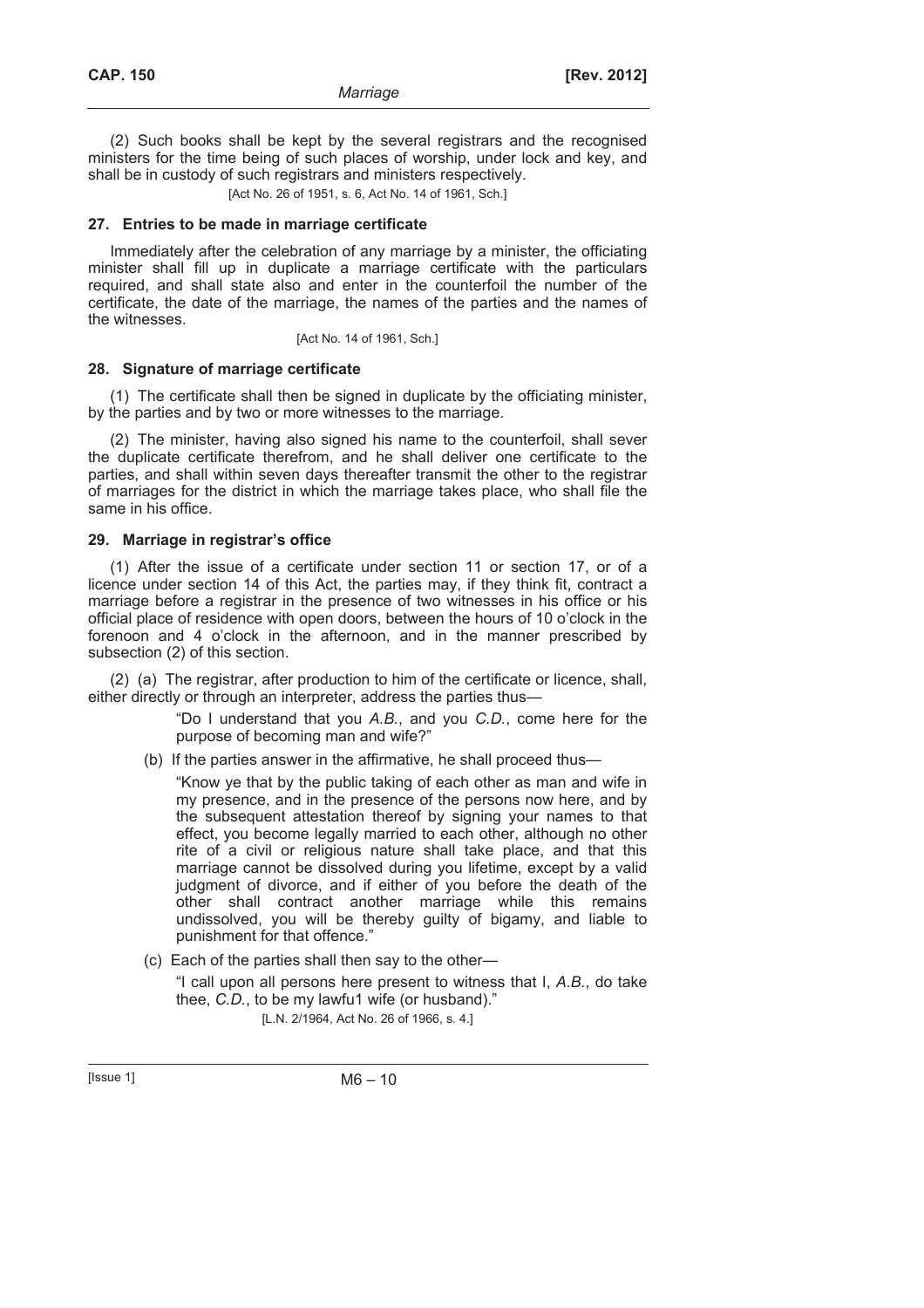# **30. Signature of certificate of marriage in registrar's office**

The registrar shall then fill up, and he and the parties and witnesses shall sign, the certificate of the marriage in duplicate, and the registrar shall then fill up and sign the counterfoil as hereinbefore prescribed in the case of a marriage by a minister, and shall deliver one certificate to the parties and shall file the other in his office.

### **31. Marriage under minister's licence**

Whenever the Minister's licence authorises the celebration of marriage at a place other than a licensed place of worship, or the office of a registrar of marriages, the registrar of the district in which such marriage is intended to take place, upon the production of such licence, shall deliver to the person producing the same a blank certificate of marriage in duplicate, and the minister or registrar celebrating such marriage shall fill in such certificate, and observe strictly all the formalities hereinbefore prescribed as to marriages in a licensed place of worship or registrar's office, as the case may be.

# *Registry and Evidence of Marriages*

# **32. Marriage certificates to be registered**

(1) The registrar of marriages in each district shall forthwith register in a book, to be kept in his office for such purpose and to be called the marriage register book, every certificate of marriage, which shall be filed in his office, according to the prescribed form; and every such entry shall be made in the order of date from the beginning to the end of the book, and every entry so made shall be dated on the day on which it is so entered, and shall be signed by the registrar, and such book shall be indexed in such manner as is best suited for easy reference thereto.

(2) The registrar shall at all reasonable times allow searches to be made in the marriage register book, and shall give certified copies therefrom upon payment of the prescribed fee.

(3) Within ten days after the last day of each month, every registrar shall send to the Registrar-General a certified copy of all entries made by him during the preceding month in the marriage register book of his district, and the Registrar-General shall file the same in his office.

[Act No. 4 of 1961, Sch.]

# **33. Correction of clerical errors**

The Registrar-General, or any registrar authorized by the Registrar-General, may correct any clerical error in any certificate of marriage filed in his office or in any certified copy thereof upon production to him of the certificate delivered to the parties, and every such correction shall be authenticated by the signature of the Registrar-General or registrar, as the case may be, and the date of such correction shall be endorsed thereon.

[Act No. 26 of 1951, s. 7.]

### **34. Evidence of marriage**

(1) The Registrar-General shall cause indexes of all the said certified copies of the marriage registers to be made and kept in the Registrar-General's office,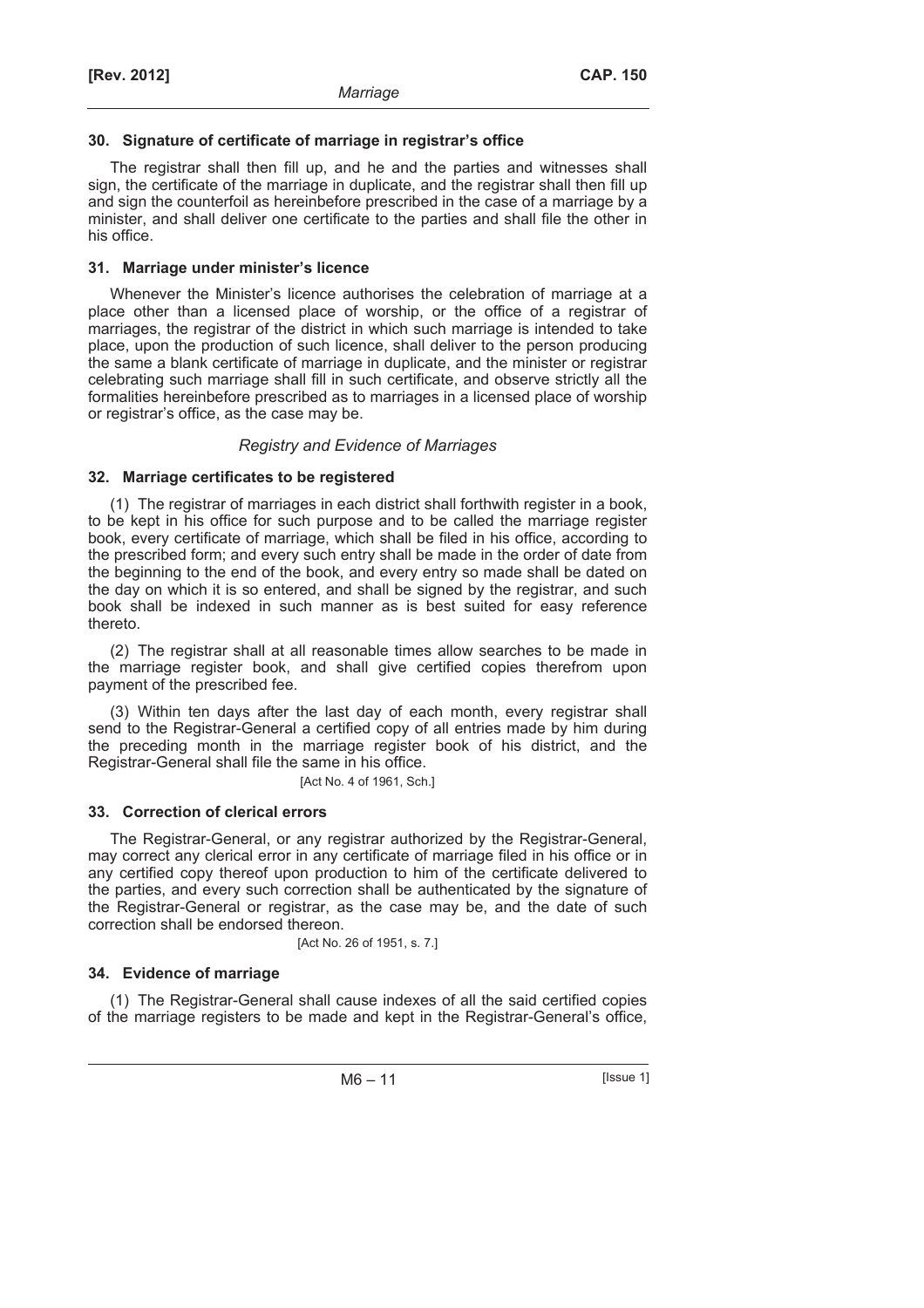and every person shall be entitled to search the said indexes at any reasonable time and, on payment of the prescribed fee, shall be entitled to have a certified copy of any entry in the said certified copies of the registers; and all certified copies of entries purporting to be sealed or stamped with the seal of the Registrar-General, and every certificate of marriage which has been filed in the office of the registrar of any district or a copy thereof purporting to be signed and certified by the registrar of such district for the time being, and every entry in a marriage register book, shall be received as evidence of the marriage to which the same relates without any or other proof of such entry.

(2) The Registrars of Marriages solemnized before the commencement of this Act in any church in Kenya shall be received in evidence of the marriages to which they relate; and a copy of any entry therein, sealed with the seal of the responsible church body and certified under the hand of the registrar or other proper officer of that church body, shall be *prima facie* evidence of the entry from which the copy is made.

[Act No. 14 of 1961, s. 2, Act No. 26 of 1966, s. 5.]

### *Invalid Marriages*

# **35. Marriages invalid on ground of kindred and affinity and other grounds**

(1) No marriage in Kenya shall be valid which, if celebrated in England, would be null and void on the ground of kindred or affinity, or where either of the parties thereto at the time of the celebration of such marriage is married by native law or custom to any person other than the person with whom such marriage is had.

(2) A marriage shall be null and void if either party thereto is under the age of sixteen years at the time of the celebration of such marriage:

Provided that nothing in this subsection shall affect any marriage celebrated before the commencement of this subsection.

(3) A marriage shall be null and void if both parties knowingly and wilfully acquiesce in its celebration—

- (a) in any place other than the office of a registrar of marriages or a licensed place of worship (except where authorised by the Minister's licence); or
- (b) under a false name or names; or
- (c) without the registrar's certificate of notice or minister's licence duly issued; or
- (d) by a person not being a recognised minister of some religious denomination or body, or a registrar of marriages.

(4) But no marriage shall, after celebration, be deemed invalid by reason that any provision of this Act other than the foregoing has not been complied with. [Act No. 14 of 1961, s. 3, L.N. 2/1964.]

### **36. Marriages under this Act valid**

All marriages celebrated under this Act shall be good and valid in law to all intents and purposes.

[L.N. 2/1964.]

 $[|$ Ssue 1 $]$  M6 – 12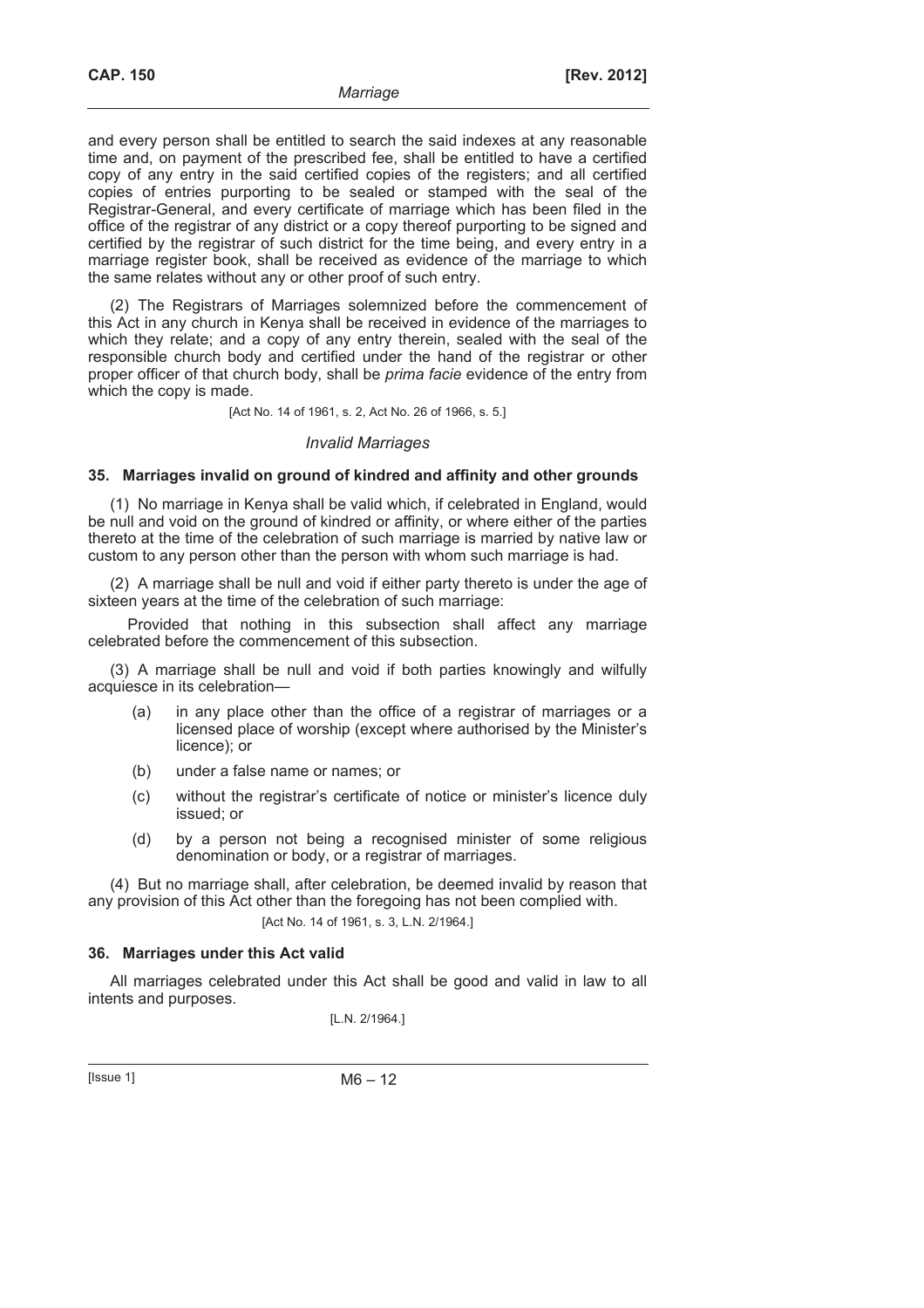# **37. Marriages under native law or custom**

Any person who is married under this Act, or whose marriage is declared by this Act to be valid, shall be incapable during the continuance of such marriage of contracting a valid marriage under any native law or custom, but, save as aforesaid, nothing in this Act contained shall affect the validity of any marriage contracted under or in accordance with any native law or custom, or in any manner apply to marriages so contracted.

# [L.N. 2/1964.]

#### *Marriages Already Celebrated*

### **38. Certain existing marriages validated**

Every marriage celebrated in Kenya before the 1st December, 1902, by any minister of any religious denomination or body, according to the rites in use by such religious denomination or body, shall be, and shall be deemed to have been from the time of the celebration thereof, a legal and valid marriage:

Provided that nothing herein contained shall legalize any marriage which has before that date been declared invalid by any competent court, nor any marriage either party to which had at the time of its celebration a lawful wife or husband living, nor any marriage which was void by reason of kindred or affinity, or fraud, or incapacity to contract marriage; nor any marriage otherwise invalid, either party to which before the said date, and in the lifetime of the other party thereto, intermarried with any other person.

### **38A. Foreign marriages of Kenya citizens**

(1) Whenever any persons who are present in a foreign country or place desire to marry, and at least one of them is a citizen of Kenya, one of them may sign and give the registrar of the foreign country or place a notice in the prescribed form, and the provisions of section 8(2) of this Act shall apply in respect of such a notice.

(2) Where notice is given under subsection (1) of this section the other provisions of this Act shall apply accordingly so far as they are relevant (a reference to the registrar of a district being construed to include a reference to the registrar of a foreign country or place), and upon compliance with the formalities and conditions prescribed by this Act the marriage may be solemnized by the registrar in accordance with this Act:

Provided that—

- (i) in the application of section 21 of this Act to such a marriage that section shall be construed as if the words "in the foreign country or place in which the marriage is intended to be solemnized" were substituted for the words "in Kenya"; and
- (ii) sections 23, 24 and 25 of this Act shall not apply to such a marriage. [Act No. 26 of 1966, s. 6.]

# **38B. Issue of certificate of no impediment**

(1) If a citizen of Kenya desires to be married in a foreign country or place in accordance with the law of that country or place, and he is required by that law to produce a certificate of the kind hereinafter described, he may apply to the registrar in the prescribed form for a certificate that the Registrar-General does not know of any legal impediment to the proposed marriage.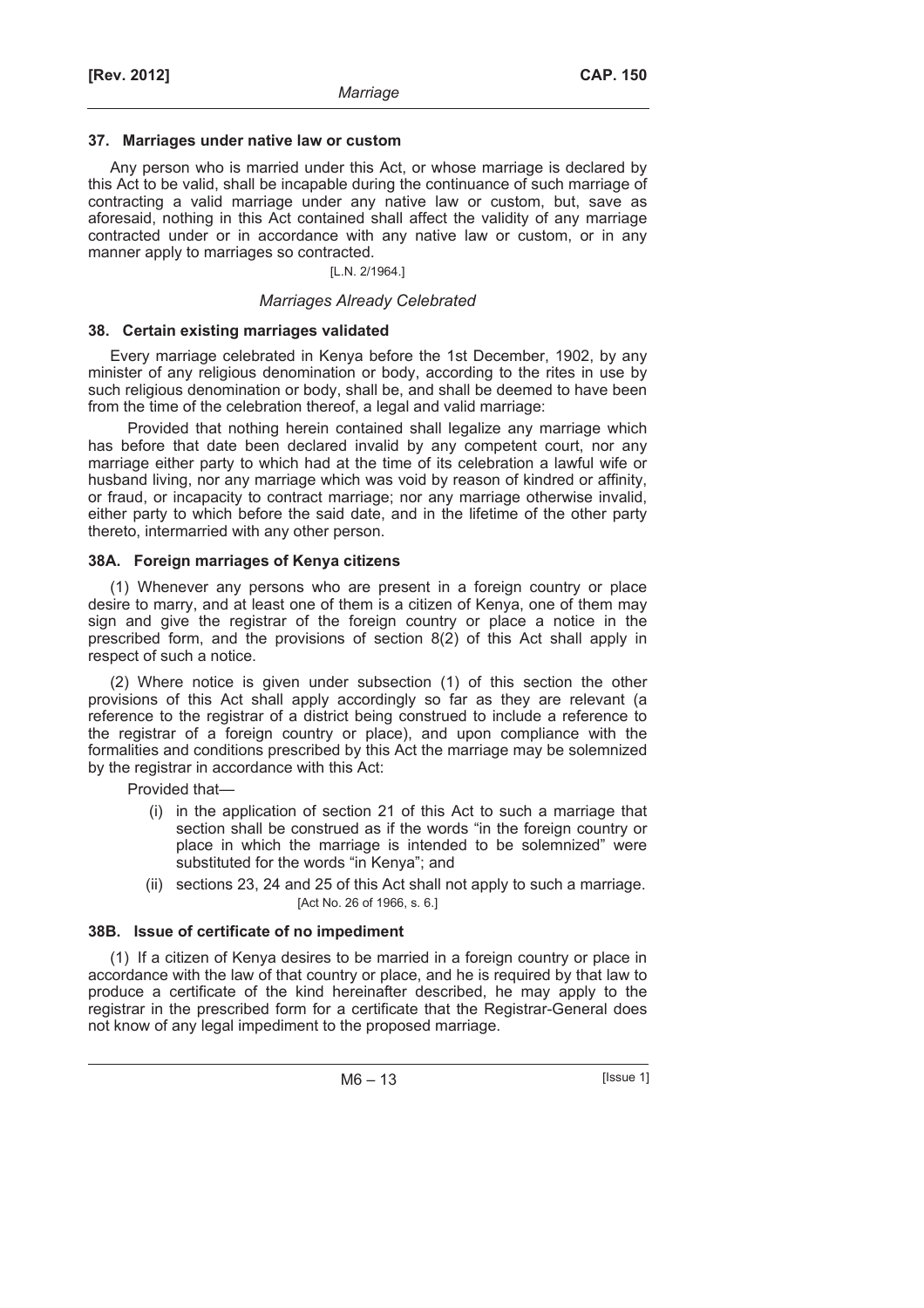(2) The registrar shall forward the application to the Registrar-General, who shall make full inquiry in regard to the applicant, and if the prescribed conditions have been complied with and if no such impediment has been shown, shall issue such a certificate as aforesaid to the registrar who shall thereupon deliver it to the applicant.

#### [Act No. 26 of 1966, s. 6.]

# **38C. Registration of marriages solemnized under foreign law**

Where, after the commencement of this Act, a marriage has been solemnized in a foreign country or place in accordance with the law of that country or place between two persons at least one of whom is a citizen of Kenya, and those persons attend personally before the registrar of that foreign country or place and—

- (a) produce to him a certificate of or other document evidencing the marriage issued under that law and (if it is not in the English language) a translation thereof into English, together with such additional particulars as are required in the case of a marriage in Kenya; and
- (b) satisfy him that the marriage was so solemnized, he may register the certificate of marriage or other document in the marriage register book in accordance with section 32(1) of this Act: Provided that the Registrar may dispense with the attendance of a party where in his opinion the circumstances justify it.

[Act No. 26 of 1966, s. 6, Act No. 8 of 1968, Sch.]

#### *Fees*

# **39. Fees**

There shall be paid to the Registrar-General or to a registrar, as the case may be, such fees as may be prescribed in respect of the several matters for which they are prescribed.

### **40. Remission of fees**

The minister may when satisfied of the poverty of the parties, reduce the amount of the said fees, or remit them altogether; and, if they have been paid, order their refund.

[Act No. 14 of 1961, L.N. 299/1956, L.N. 172/1960, L.N. 462/1963, Sch., Act No. 21 of 1966, First Sch.]

# **41. Minister may receive customary fees**

This Act shall not preclude a minister from receiving the fees ordinarily paid to a minister of his denomination for the celebration of marriage.

### [L.N. 2/1964.]

# *Offences and Penalties*

### **42. Marriage with a person previously married**

Whoever, being unmarried, goes through the ceremony of marriage with a person whom he or she knows to be married to another person shall be liable to imprisonment for a period not exceeding five years.

[Act No. 28 of 1961, Sch.]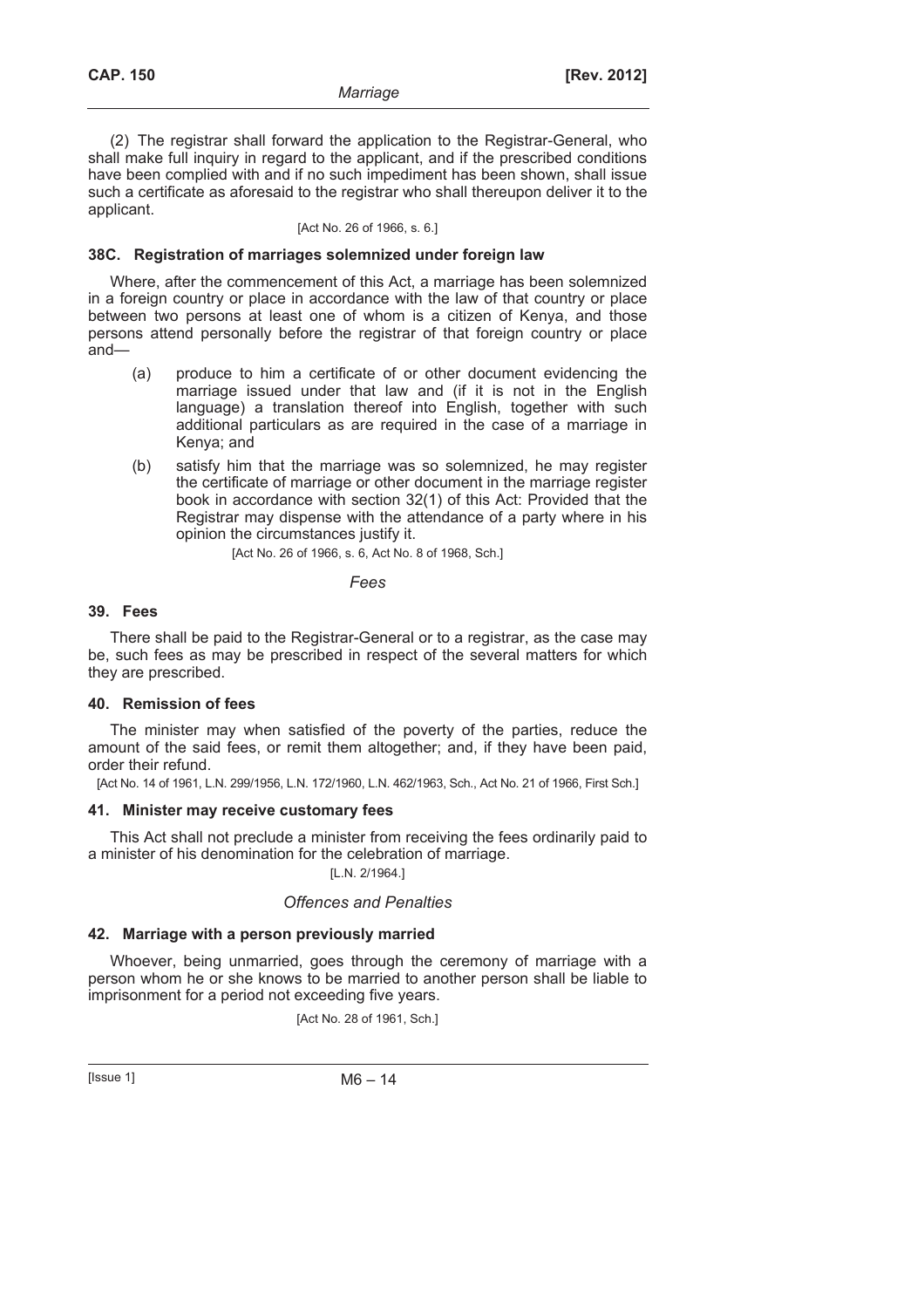# **43. Making false declarations, etc., for marriage**

Whoever, in any declaration, certificate, licence, document or statement by law to be made or issued for the purposes of a marriage, declares, enters, certifies or states any material matter which is false shall, if he does so without having taken reasonable means to ascertain the truth or falsity of such matter, be guilty of an offence and liable to imprisonment for a term not exceeding one year, or shall, if he does so knowing that such matter is false, be guilty of an offence and liable to imprisonment for a term not exceeding five years.

# **44. False pretence of impediment to marriage**

Whoever endeavours to prevent a marriage by pretence that his consent thereto is required by law, or that any person whose consent is so required does not consent, or that there is any legal impediment to the performing of such marriage, shall, if he does so knowing that such pretence is false or without having reason to believe that it is true, be guilty of an offence and liable to imprisonment for a term not exceeding two years.

# **45. Unlawfully performing marriage ceremony**

Whoever performs or witnesses as a marriage officer the ceremony of marriage, knowing that he is not duly qualified so to do, or that any of the matters required by law for the validity of such marriage has not happened or been performed, so that the marriage is void or unlawful on any ground, shall be guilty of an offence and liable to imprisonment for a term not exceeding five years.

# **46. Wilful neglect of duty to fill up or transmit certificate of marriage**

Whoever, being under a duty to fill up the certificate of a marriage celebrated by him, or the counterfoil thereof, or to transmit the same to the registrar of marriages, wilfully fails to perform such duty shall be guilty of an offence and liable to imprisonment for a term not exceeding two years.

### **47. Personation in marriage**

Whoever personates any other person in marriage, or marries under a false name or description, with intent to deceive the other party to the marriage shall be guilty of an offence and liable to imprisonment for a term not exceeding five years.

### **48. Fictitious marriage**

Whoever goes through the ceremony of marriage, or any ceremony which he or she represents to be a ceremony of marriage, knowing that the marriage is void on any ground, and that the other person believes it to be valid, shall be guilty of an offence and liable to imprisonment for a term not exceeding five years.

### **49. Contracting marriage under this Act, when already marriage by native law or custom**

Whoever contracts a marriage under this Act, being at the time married in accordance with native law or custom or in accordance with Mohammedan law to any person other than the person with whom such marriage is contracted, shall be guilty of an offence and liable to imprisonment for a term not exceeding five years.

[L.N. 2/1964.]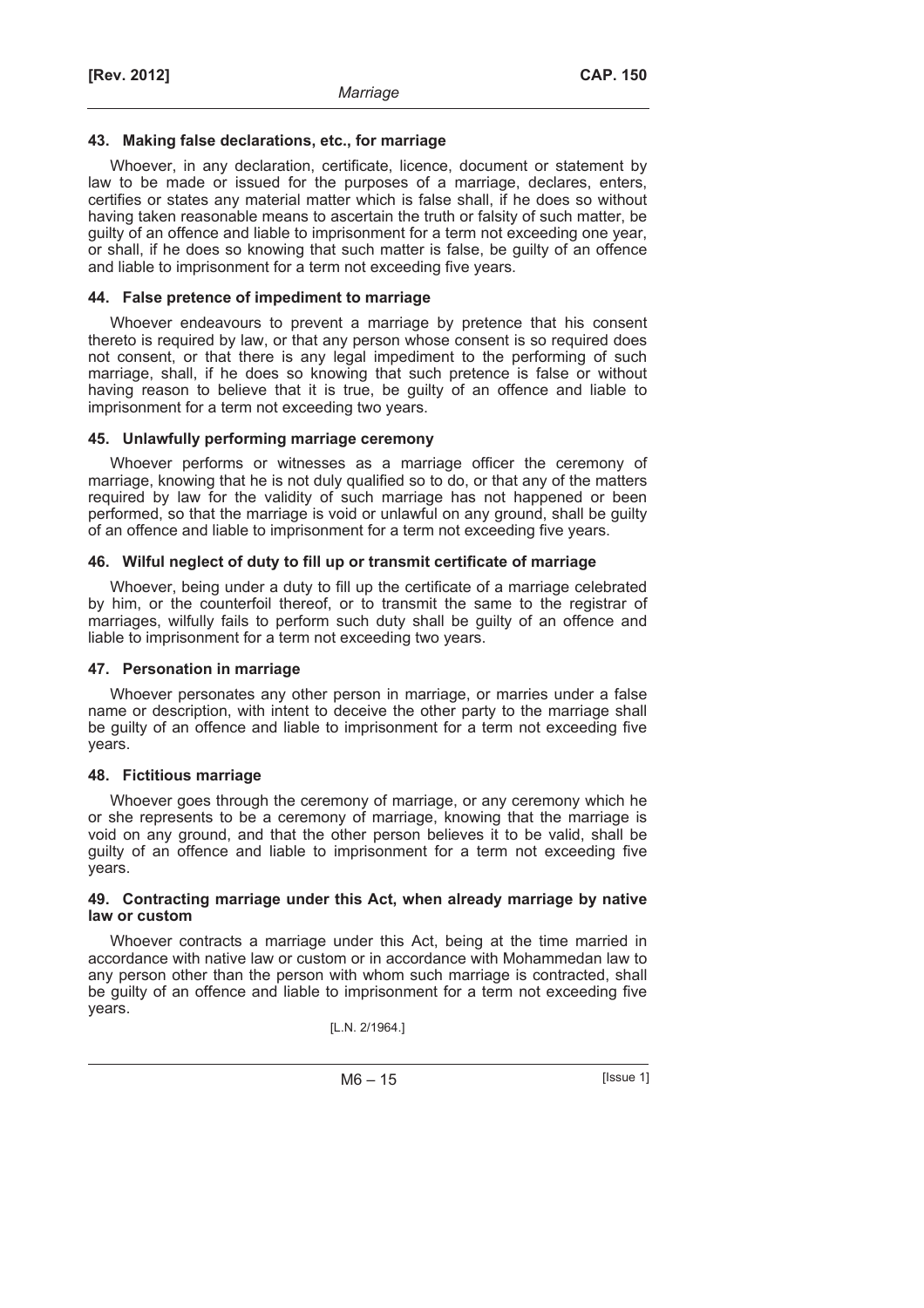#### **50. Contracting marriage by native law or custom when already married under this Act**

Whoever, having contracted marriage under this Act, during the continuance of such marriage contracts a marriage in accordance with native law or custom shall be guilty of an offence and liable to imprisonment for a term not exceeding five years.

[L.N. 2/1964.]

#### *Rules*

# **51. Rules**

The Minister may make rules for the better carrying into effect of the provisions of this Act, and, without prejudice to the generality of the foregoing, may make rules prescribing the forms to be used and the fees to be paid in respect of such matters as may be specified by this Act or by such rules.

[Act No. 14 of 1961, s. 5, L.N. 2/1964.]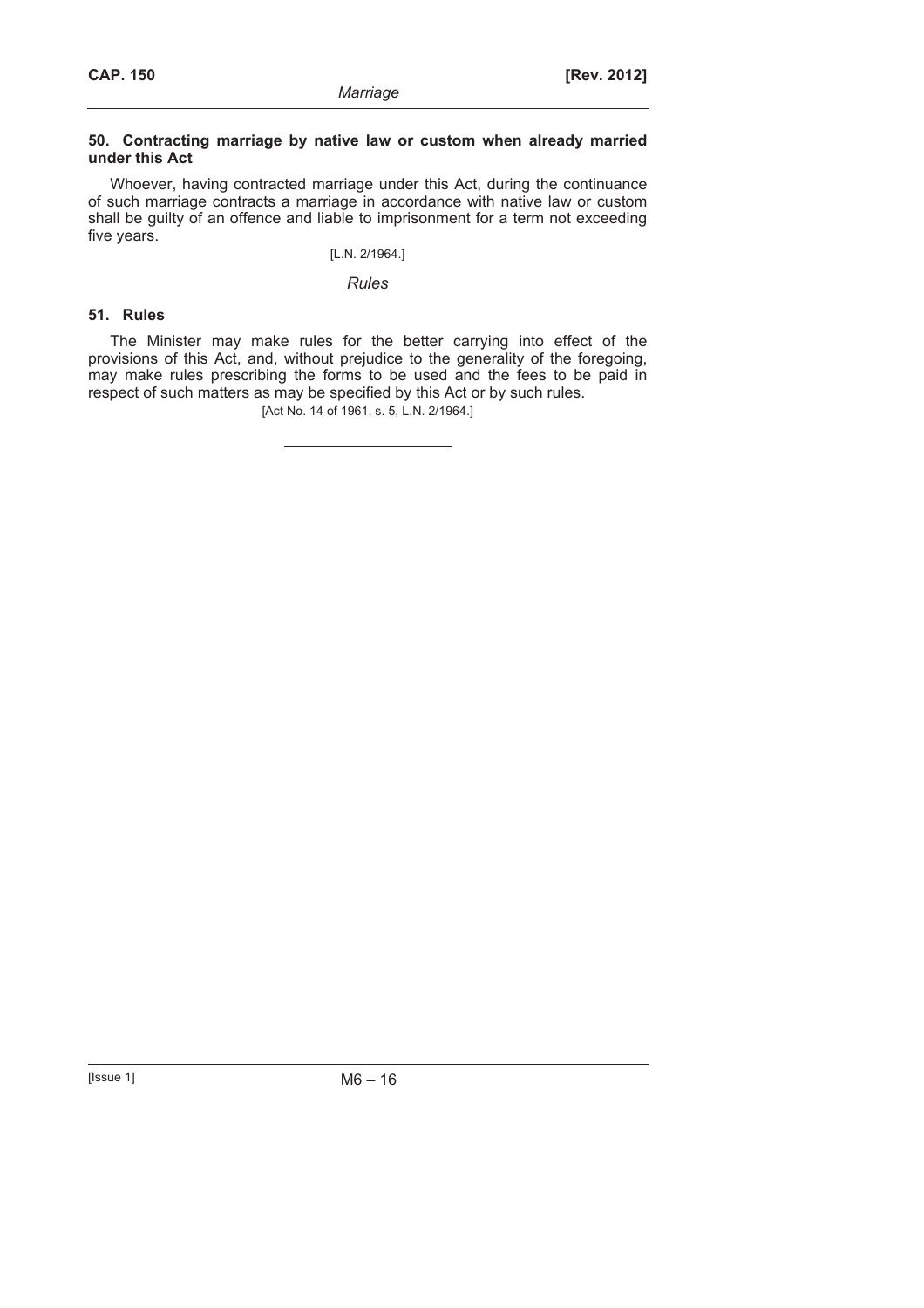*Marriage* 

**[Subsidiary]** 

# **CHAPTER 150**

# **MARRIAGE ACT**

# SUBSIDIARY LEGISLATION

*List of Subsidiary Legislation* 

|  | Page |
|--|------|
|  |      |
|  |      |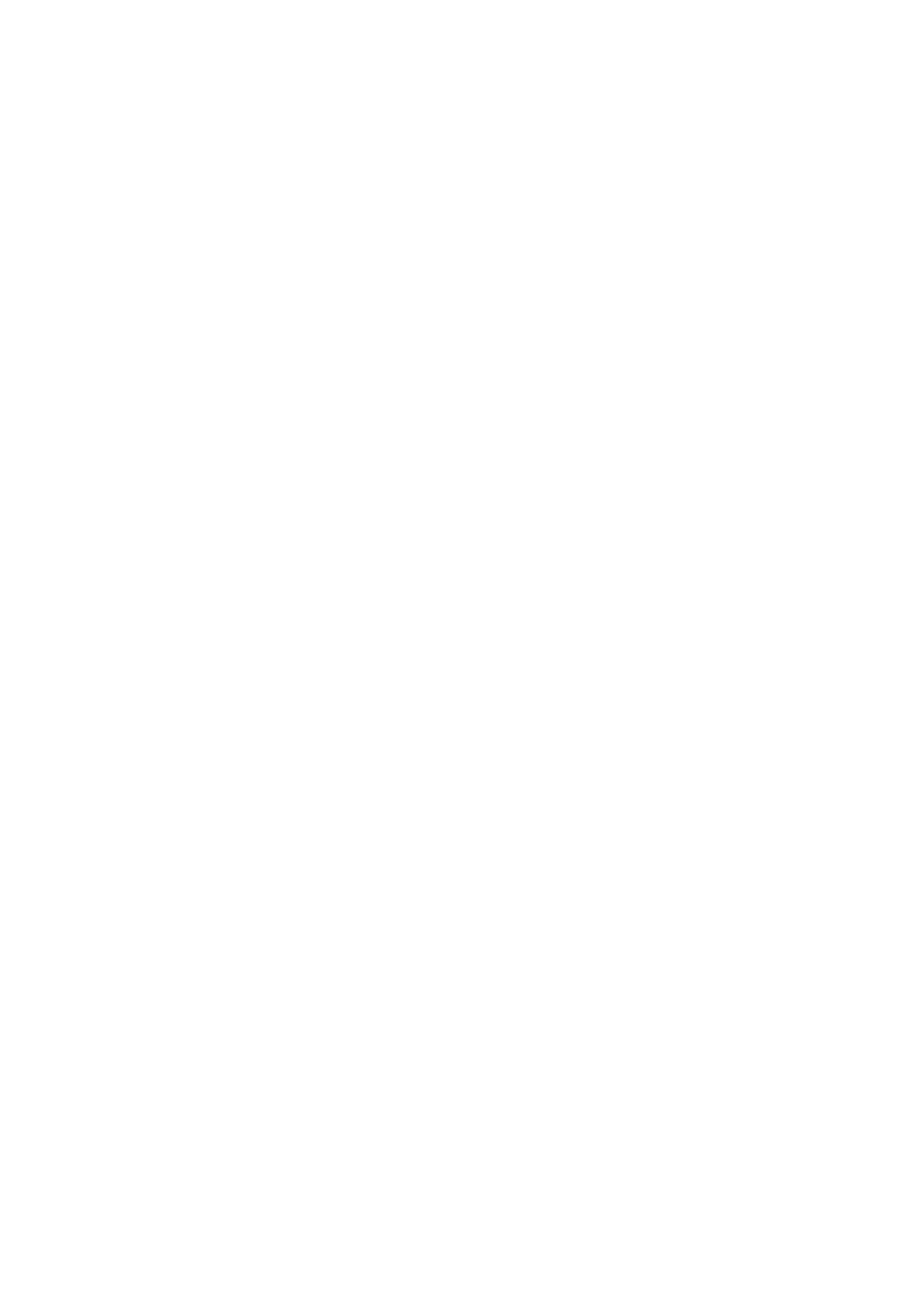#### **[Subsidiary]**

# **MARRIAGE DISTRICTS CONSTITUTED UNDER SECTION 4, 1951**

[G.N. 1424/1951, L.N. 195/1958, L.N. 260/1960, L.N. 462/1963.]

#### The Turkana District and the Northern Frontier together form a marriage district.

The Kilifi District forms two marriage districts, as follows—

- (a) the Kilifi District excepting the Malindi Sub-district;
- (b) the Malindi Sub-district.

The Taita District forms two marriage districts, as follows—

- (a) the Taira District excepting the Taveta Sub-district;
- (b) the Taveta Sub-district.

Every other administrative district is a marriage district.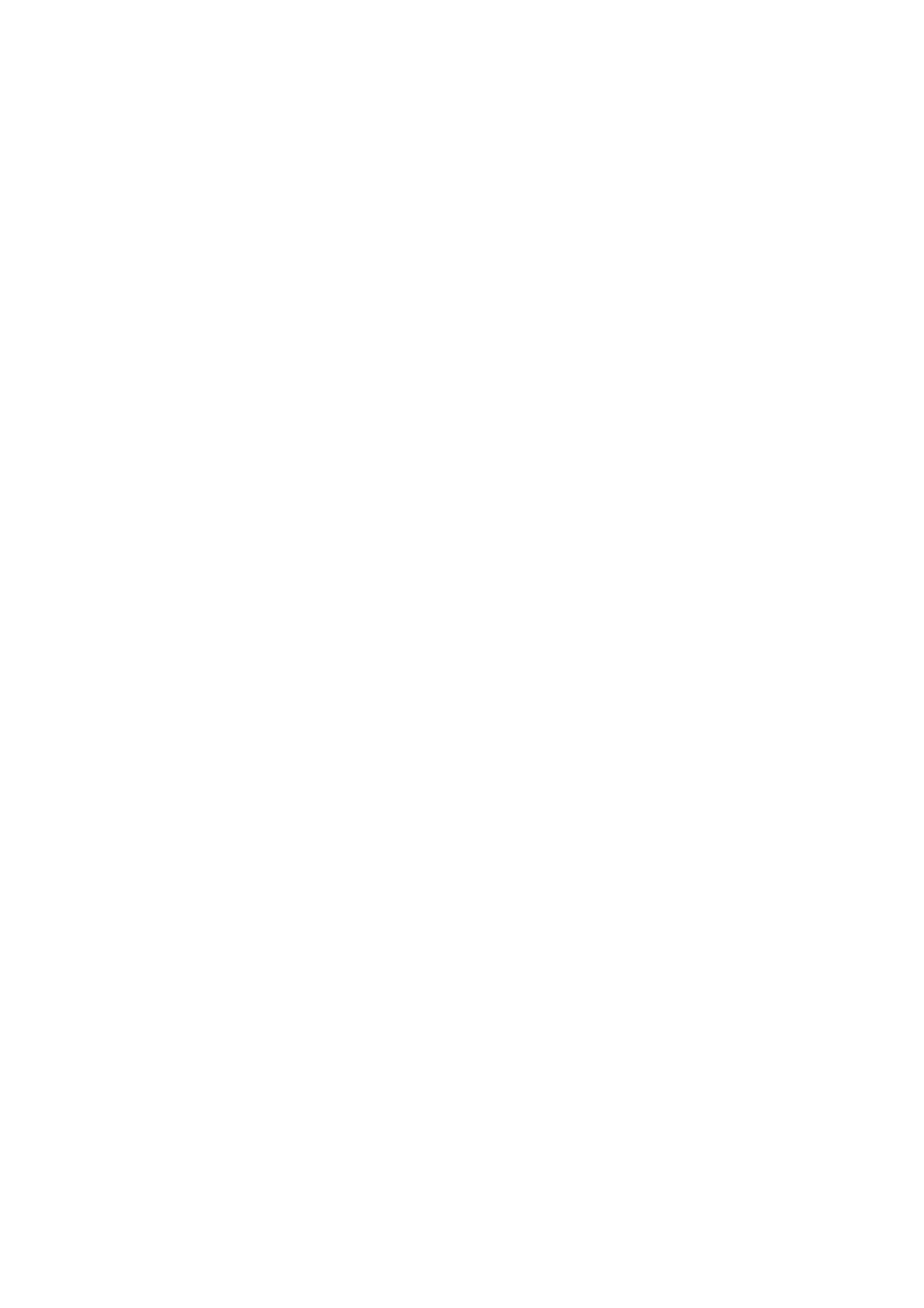**[Subsidiary]** 

#### Rules under section 51

#### **MARRIAGE RULES, 1961**

[L.N. 474/1961, L.N. 462/1963, L.N. 184/1965, L.N. 269/1966, L.N. 124/1967, L.N. 44/1968, L.N. 316/1974, L.N. 48/1981, L.N. 245/1988, L.N. 89/1997, L.N. 87/2003, Corr. No. 60/2003.]

**1.** These Rules may be cited as the Marriage Rules, 1961.

**2.** Every notice required to be given under section 8 of the Act shall be in Form 1 contained in the First Schedule to these Rules.

**3.** Where under the provisions of section 8 or section 20 of the Act attestation is required, such attestation shall be in Form No. 2 contained in the First Schedule to these Rules.

**4.** The certificate of the registrar required to be issued under subsection (1) of section 11 of the Act shall be in Form No. 3 contained in the First Schedule to these Rules.

**5.** A licence granted under the provisions of section 14 of the Act shall be in Form No. 4 contained in the First Schedule to these Rules.

**6.** The books required to be delivered to the several registrars and to the recognised ministers of licensed places of worship pursuant to the provisions of section 26 of the Act shall be in Form No. 5 contained in the First Schedule to these Rules.

**7.** The form according to which, under the provisions of subsection (1) of section 32 of the Act, every certificate of marriage which shall be filed in the office of a registrar, shall be registered in the marriage register book, shall be in Form No. 6 contained in the First Schedule to these Rules.

**7A.** An application for a certificate of no impediment to marriage shall in Form No. 7 contained in the First Schedule hereto.

[L.N. 269/1966, s. 2.]

**7B.** A certificate of no impediment to marriage shall be in Form No. 8 contained in the First Schedule hereto.

[L.N. 269/1966, s. 2.]

**8.** The fees specified in each item of the Second Schedule to these Rules shall be payable for and in respect of the matter specified in that item.

FIRST SCHEDULE

**FORM No. 1 (r. 2)**

NOTICE OF MARRIAGE

To the Registrar of Marriages for the ................................................................................................

District of Kenya.

I hereby give you notice that a marriage is intended to be entered into within three months from the date hereof between me, the undersigned and the other party herein named at .............................. in Kenya.

 $M6 - 21$  [Issue 1]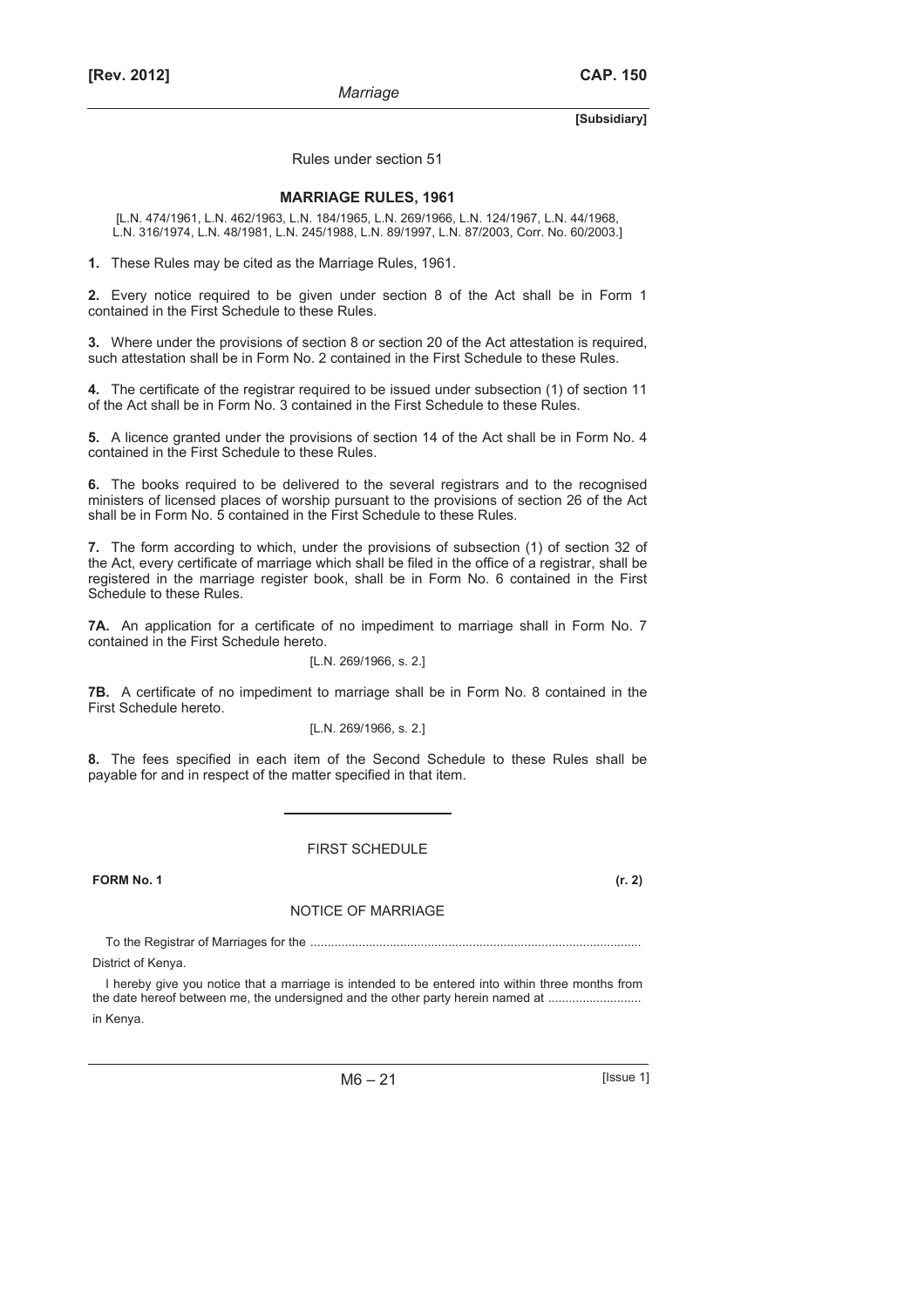*Marriage* 

| [Subsidiary]      |                                                                                        |            |                                       |     | FIRST SCHEDULE, FORM No. 1-continued   |               |                                                                                                            |
|-------------------|----------------------------------------------------------------------------------------|------------|---------------------------------------|-----|----------------------------------------|---------------|------------------------------------------------------------------------------------------------------------|
|                   |                                                                                        |            |                                       |     |                                        |               |                                                                                                            |
| Name              | Condition                                                                              |            | Occupation                            | Age | Residence                              |               | Consent, if any,<br>and by whom<br>given                                                                   |
| Bridegroom        | Bachelor,<br>widower or<br>divorced person.                                            |            | Farmer (or<br>as the case<br>may be). |     | Mombasa (or<br>as the case<br>may be). |               |                                                                                                            |
| <b>Bride</b>      | Spinster, widow<br>or divorced<br>person.                                              |            | Typist (or as<br>the case<br>may be). |     | as the case<br>may be).                | Nairobi (or   |                                                                                                            |
|                   |                                                                                        |            |                                       |     |                                        |               |                                                                                                            |
|                   |                                                                                        |            |                                       |     |                                        |               |                                                                                                            |
|                   |                                                                                        |            |                                       |     |                                        |               |                                                                                                            |
|                   |                                                                                        |            |                                       |     |                                        |               |                                                                                                            |
| <b>FORM No. 2</b> |                                                                                        |            |                                       |     |                                        |               | (r. 3)                                                                                                     |
|                   |                                                                                        |            | <b>FORM OF ATTESTATION</b>            |     |                                        |               |                                                                                                            |
|                   |                                                                                        |            |                                       |     |                                        |               |                                                                                                            |
|                   |                                                                                        |            |                                       |     |                                        |               |                                                                                                            |
|                   |                                                                                        |            |                                       |     |                                        |               | this notice having been first read over to him (her) (or, read over and truly interpreted to him (her)) in |
|                   |                                                                                        |            |                                       |     |                                        |               |                                                                                                            |
|                   | He (She) seemed to understand the same and made his (her) mark thereto in my presence. |            |                                       |     |                                        |               |                                                                                                            |
|                   |                                                                                        |            |                                       |     |                                        |               |                                                                                                            |
|                   |                                                                                        |            |                                       |     |                                        | Signed        |                                                                                                            |
|                   |                                                                                        |            |                                       |     |                                        |               |                                                                                                            |
|                   |                                                                                        |            |                                       |     |                                        | (Designation) |                                                                                                            |
|                   |                                                                                        |            |                                       |     |                                        |               |                                                                                                            |
| <b>FORM No. 3</b> |                                                                                        |            |                                       |     |                                        |               | (r. 4)                                                                                                     |
|                   |                                                                                        |            | <b>REGISTRAR'S CERTIFICATE</b>        |     |                                        |               |                                                                                                            |
|                   |                                                                                        |            |                                       |     |                                        |               |                                                                                                            |
|                   |                                                                                        |            |                                       |     |                                        |               |                                                                                                            |
|                   |                                                                                        |            |                                       |     |                                        |               |                                                                                                            |
|                   |                                                                                        |            |                                       |     |                                        |               | notice was duly entered in the marriage notice book of this district of the marriage intended between      |
|                   |                                                                                        |            |                                       |     |                                        |               |                                                                                                            |
| that is to say-   |                                                                                        |            |                                       |     |                                        |               |                                                                                                            |
| Name              | Condition                                                                              | Occupation | Age                                   |     | Consent                                | Residence     | Length of<br>Residence                                                                                     |

widower, or divorced person.

Farmer (or as the case may be).

A.B. **Bachelor,** 

 Mombasa (or as the case may be).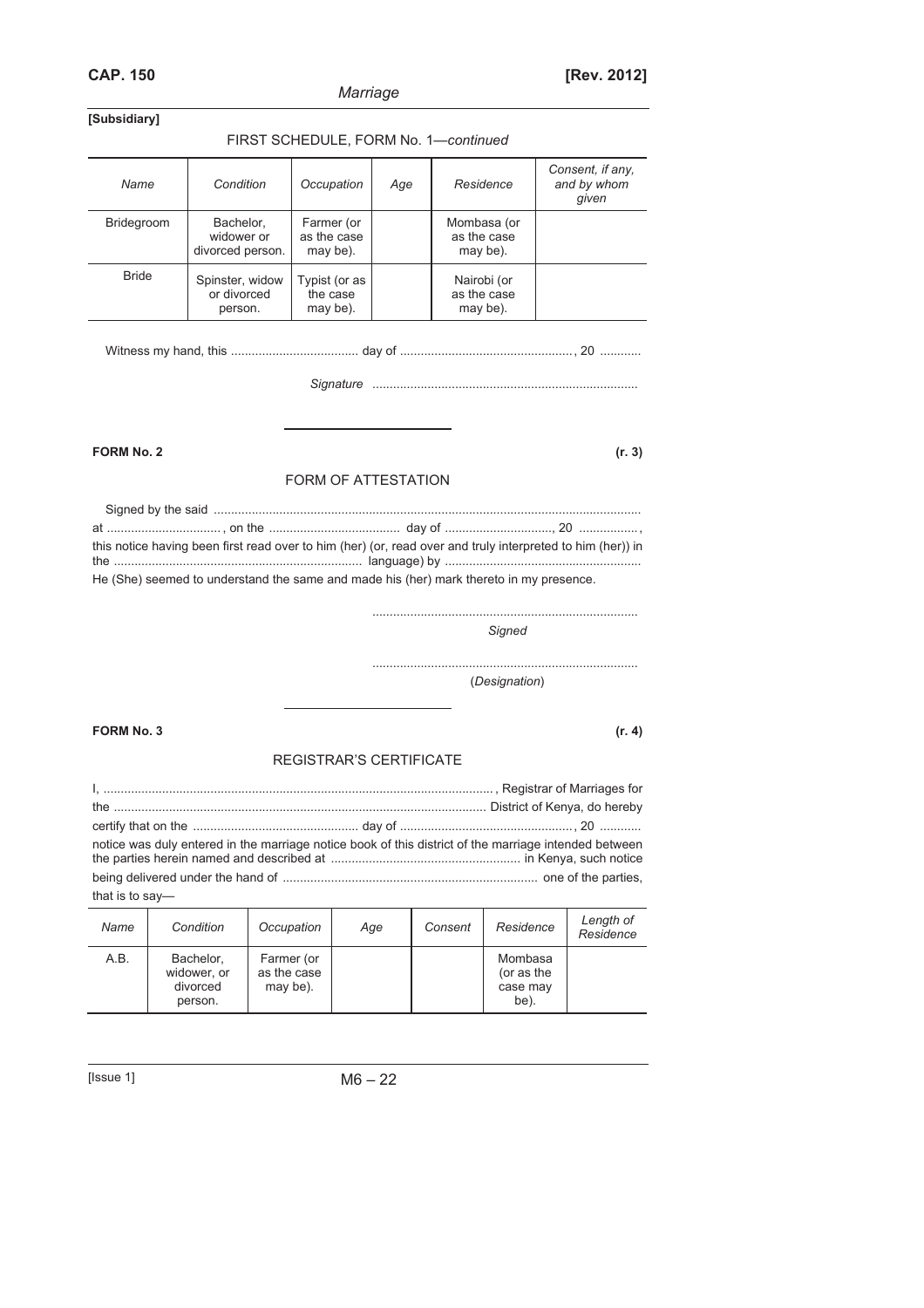# *Marriage*

**[Subsidiary]** 

| FIRST SCHEDULE, FORM No. 3-continued |  |  |
|--------------------------------------|--|--|
|--------------------------------------|--|--|

| Name                                                                                                                                                                                                                                                                                                      | Condition                                                                              | Occupation                            | Age                    | Consent                                              | Residence                              | Length of<br>Residence |  |  |  |  |  |
|-----------------------------------------------------------------------------------------------------------------------------------------------------------------------------------------------------------------------------------------------------------------------------------------------------------|----------------------------------------------------------------------------------------|---------------------------------------|------------------------|------------------------------------------------------|----------------------------------------|------------------------|--|--|--|--|--|
| C.D.                                                                                                                                                                                                                                                                                                      | Spinster,<br>widow or<br>divorced<br>person.                                           | Typist (or<br>as the case<br>may be). |                        | G.H. the<br>mother (or<br>as the<br>case<br>may be). | Nairobi (or<br>as the case<br>may be). |                        |  |  |  |  |  |
|                                                                                                                                                                                                                                                                                                           |                                                                                        |                                       |                        |                                                      |                                        |                        |  |  |  |  |  |
|                                                                                                                                                                                                                                                                                                           |                                                                                        |                                       |                        |                                                      |                                        |                        |  |  |  |  |  |
|                                                                                                                                                                                                                                                                                                           | No caveat has been entered against the issue of this certificate; or                   |                                       |                        |                                                      |                                        |                        |  |  |  |  |  |
|                                                                                                                                                                                                                                                                                                           |                                                                                        |                                       |                        |                                                      |                                        |                        |  |  |  |  |  |
|                                                                                                                                                                                                                                                                                                           |                                                                                        |                                       |                        |                                                      |                                        |                        |  |  |  |  |  |
|                                                                                                                                                                                                                                                                                                           |                                                                                        |                                       |                        |                                                      |                                        |                        |  |  |  |  |  |
|                                                                                                                                                                                                                                                                                                           |                                                                                        |                                       |                        |                                                      |                                        |                        |  |  |  |  |  |
|                                                                                                                                                                                                                                                                                                           |                                                                                        |                                       |                        |                                                      |                                        |                        |  |  |  |  |  |
|                                                                                                                                                                                                                                                                                                           | NOTE.-This certificate will be void unless the marriage is solemnized on or before the |                                       |                        |                                                      |                                        |                        |  |  |  |  |  |
|                                                                                                                                                                                                                                                                                                           |                                                                                        |                                       |                        |                                                      |                                        |                        |  |  |  |  |  |
|                                                                                                                                                                                                                                                                                                           |                                                                                        |                                       |                        |                                                      |                                        |                        |  |  |  |  |  |
|                                                                                                                                                                                                                                                                                                           |                                                                                        |                                       |                        |                                                      |                                        |                        |  |  |  |  |  |
| <b>FORM No. 4</b>                                                                                                                                                                                                                                                                                         |                                                                                        |                                       |                        |                                                      |                                        | (r. 5)                 |  |  |  |  |  |
|                                                                                                                                                                                                                                                                                                           |                                                                                        |                                       | <b>SPECIAL LICENCE</b> |                                                      |                                        |                        |  |  |  |  |  |
|                                                                                                                                                                                                                                                                                                           |                                                                                        |                                       |                        |                                                      |                                        |                        |  |  |  |  |  |
|                                                                                                                                                                                                                                                                                                           |                                                                                        |                                       |                        |                                                      |                                        |                        |  |  |  |  |  |
| desire to intermarry, and sufficient cause has been shown to me why the preliminaries required by<br>the Marriage Act should be dispensed with:                                                                                                                                                           |                                                                                        |                                       |                        |                                                      |                                        |                        |  |  |  |  |  |
| Now, therefore in pursuance of the said Act, I do dispense with the giving of notice and the issue<br>of the certificate thereby prescribed, and do hereby authorize any registrar of marriages, or<br>recognized minister of some religious denomination or body, to celebrate marriage between the said |                                                                                        |                                       |                        |                                                      |                                        |                        |  |  |  |  |  |
| Such marriage may be celebrated by a registrar of marriages between the hours of 10 o'clock in<br>the forenoon and 4 o'clock in the afternoon, or by such recognized minister between the hours of<br>8 o'clock in the forenoon and 6 o'clock in the afternoon.                                           |                                                                                        |                                       |                        |                                                      |                                        |                        |  |  |  |  |  |
|                                                                                                                                                                                                                                                                                                           |                                                                                        |                                       |                        |                                                      |                                        |                        |  |  |  |  |  |
|                                                                                                                                                                                                                                                                                                           |                                                                                        |                                       |                        |                                                      |                                        |                        |  |  |  |  |  |

∗ Insert condition.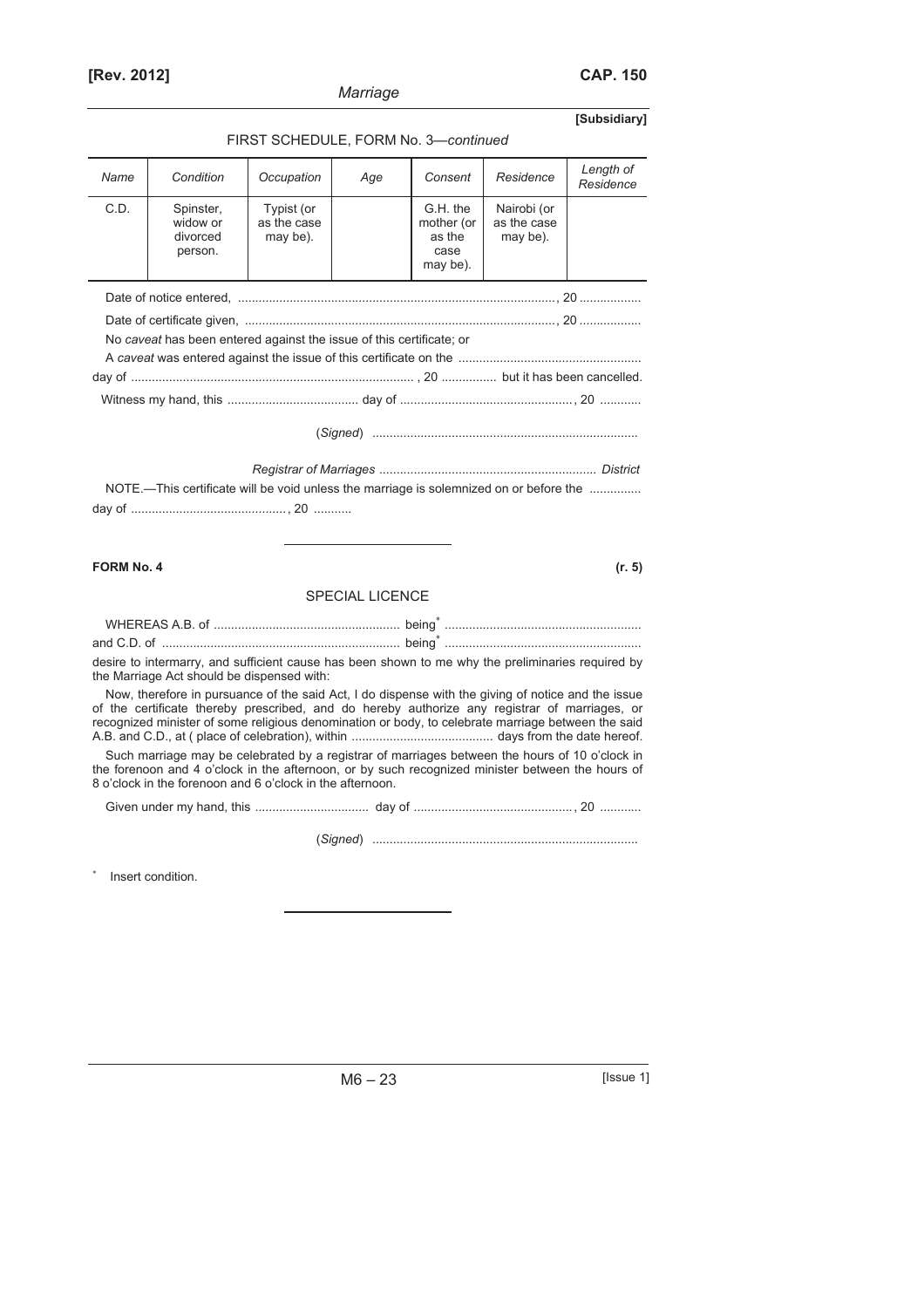| <b>CAP. 150</b>                                                                                                        |                                         |  |  |                                     |                                    |                     | [Rev. 2012] |  |  |
|------------------------------------------------------------------------------------------------------------------------|-----------------------------------------|--|--|-------------------------------------|------------------------------------|---------------------|-------------|--|--|
| Marriage                                                                                                               |                                         |  |  |                                     |                                    |                     |             |  |  |
| [Subsidiary]                                                                                                           |                                         |  |  |                                     |                                    |                     |             |  |  |
|                                                                                                                        |                                         |  |  | FIRST SCHEDULE-continued            |                                    |                     |             |  |  |
| FORM No. 5                                                                                                             |                                         |  |  | [L.N. 462/1963, Sch.]               | (r. 6)                             |                     |             |  |  |
|                                                                                                                        |                                         |  |  | <b>CERTIFICATE OF MARRIAGE</b>      |                                    |                     |             |  |  |
| No.<br>MARRIAGE solemnized at manufactured and the manufactured metal control of the MARRIAGE solemnized at manufactur |                                         |  |  |                                     |                                    |                     |             |  |  |
| Name<br>When<br>Condition<br>Occupation<br>and<br>Age<br>married<br>surname                                            |                                         |  |  | Residence<br>at time of<br>marriage | Father's<br>name<br>and<br>surname | Father's occupation |             |  |  |
|                                                                                                                        |                                         |  |  |                                     |                                    |                     |             |  |  |
|                                                                                                                        |                                         |  |  |                                     |                                    |                     |             |  |  |
|                                                                                                                        |                                         |  |  |                                     |                                    |                     |             |  |  |
|                                                                                                                        |                                         |  |  |                                     |                                    |                     |             |  |  |
|                                                                                                                        |                                         |  |  |                                     |                                    |                     |             |  |  |
|                                                                                                                        |                                         |  |  | By License                          |                                    |                     |             |  |  |
|                                                                                                                        | This Marriage was<br>solemnized between |  |  |                                     | in the presence of                 |                     |             |  |  |
|                                                                                                                        |                                         |  |  |                                     |                                    |                     |             |  |  |

**FORM No. 6 (r. 7)**

[L.N. 462/1963, Sch.]

MARRIAGE REGISTER BOOK

| No. | Region of Kenya. |                        |     |           |            |                                            |                                    |                        |  |  |
|-----|------------------|------------------------|-----|-----------|------------|--------------------------------------------|------------------------------------|------------------------|--|--|
|     | When<br>married  | Name<br>and<br>surname | Age | Condition | Occupation | Residence<br>at the<br>time of<br>marriage | Father's<br>name<br>and<br>surname | Father's<br>occupation |  |  |
|     |                  |                        |     |           |            |                                            |                                    |                        |  |  |
|     |                  |                        |     |           |            |                                            |                                    |                        |  |  |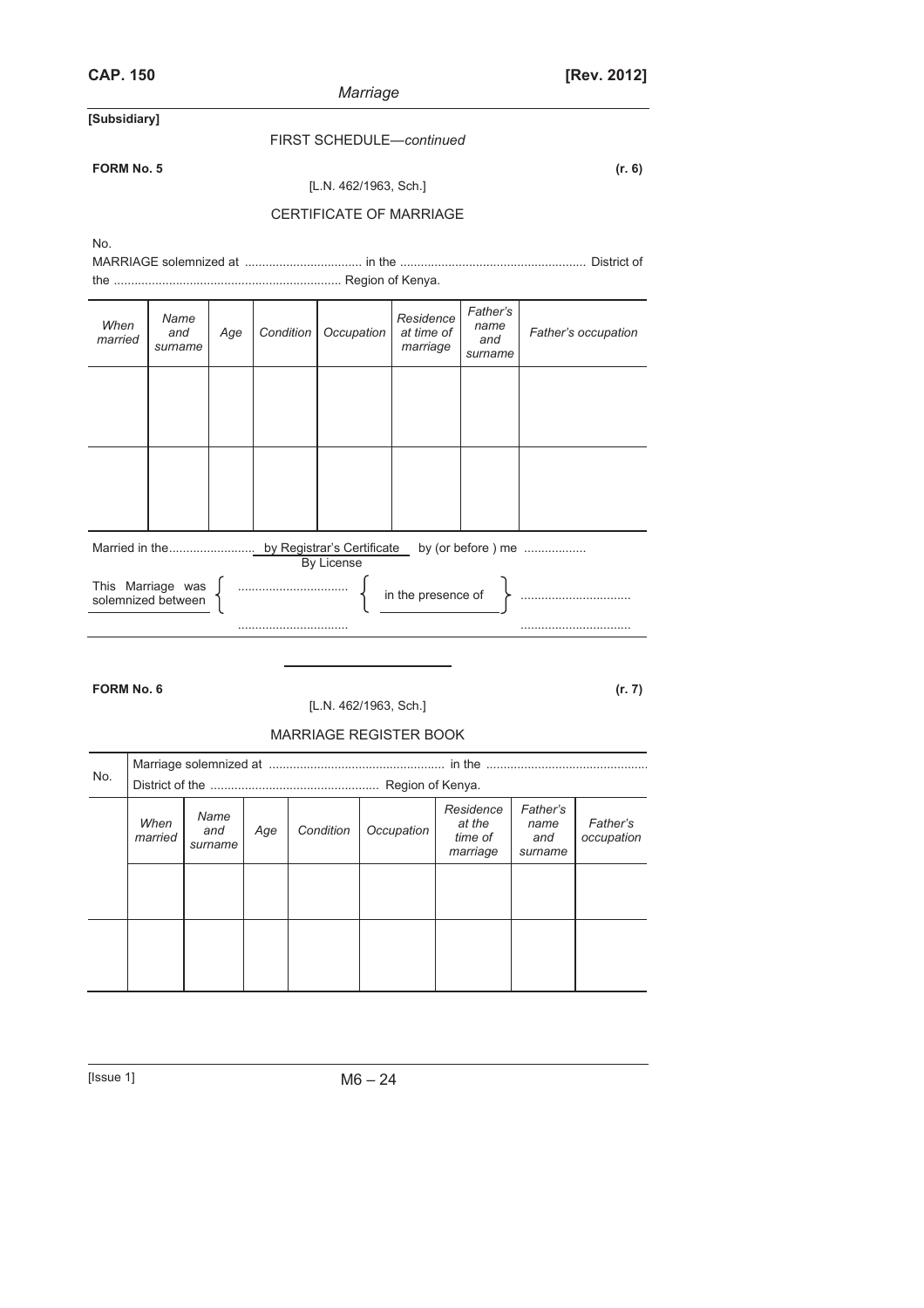[Rev. 2012]

|                   |                                                                                                                                           | FIRST SCHEDULE, FORM No. 6-continued             | [Subsidiary] |
|-------------------|-------------------------------------------------------------------------------------------------------------------------------------------|--------------------------------------------------|--------------|
|                   | Married in the                                                                                                                            | by Registrar's Certificate<br>by Special License |              |
|                   | This Marriage was<br>solemnized between                                                                                                   | in the presence of                               |              |
|                   |                                                                                                                                           |                                                  |              |
|                   |                                                                                                                                           |                                                  |              |
|                   |                                                                                                                                           | Registrar                                        |              |
| <b>FORM No. 7</b> |                                                                                                                                           |                                                  |              |
|                   |                                                                                                                                           | [L.N. 269/1966, s. 2.]                           |              |
|                   | APPLICATION FOR CERTIFICATE OF NO IMPEDIMENT TO MARRIAGE                                                                                  |                                                  |              |
|                   |                                                                                                                                           |                                                  |              |
|                   |                                                                                                                                           | full Name of other Party                         |              |
|                   |                                                                                                                                           |                                                  |              |
|                   |                                                                                                                                           |                                                  |              |
|                   |                                                                                                                                           | name of foreign country or place                 |              |
|                   | NOW I hereby apply for the certificate of the Registrar-General that he is not aware of any legal<br>impediment to the intended marriage. |                                                  |              |
|                   | AND I hereby declare that I am not already married to any person whether under customary law<br>or otherwise howsoever.                   |                                                  |              |
|                   | My particulars are as follows:                                                                                                            |                                                  |              |
| 1.                |                                                                                                                                           |                                                  |              |
| 2.                |                                                                                                                                           |                                                  |              |
| 3.                | Country and Place of Birth (giving where applicable sublocation, location and district)                                                   |                                                  |              |
| 4.                |                                                                                                                                           |                                                  |              |
| 5.                | Father's full Name and Address (giving where applicable sublocation, location and district)                                               |                                                  |              |
|                   |                                                                                                                                           |                                                  |              |
| 6                 | Sex                                                                                                                                       |                                                  |              |
| 7                 |                                                                                                                                           |                                                  |              |
| 8.                |                                                                                                                                           |                                                  |              |
| 9.<br>10.         |                                                                                                                                           |                                                  |              |
| 11.               |                                                                                                                                           |                                                  |              |
|                   |                                                                                                                                           |                                                  |              |
|                   |                                                                                                                                           | (Signed)                                         |              |

Marriage

[Issue 1]